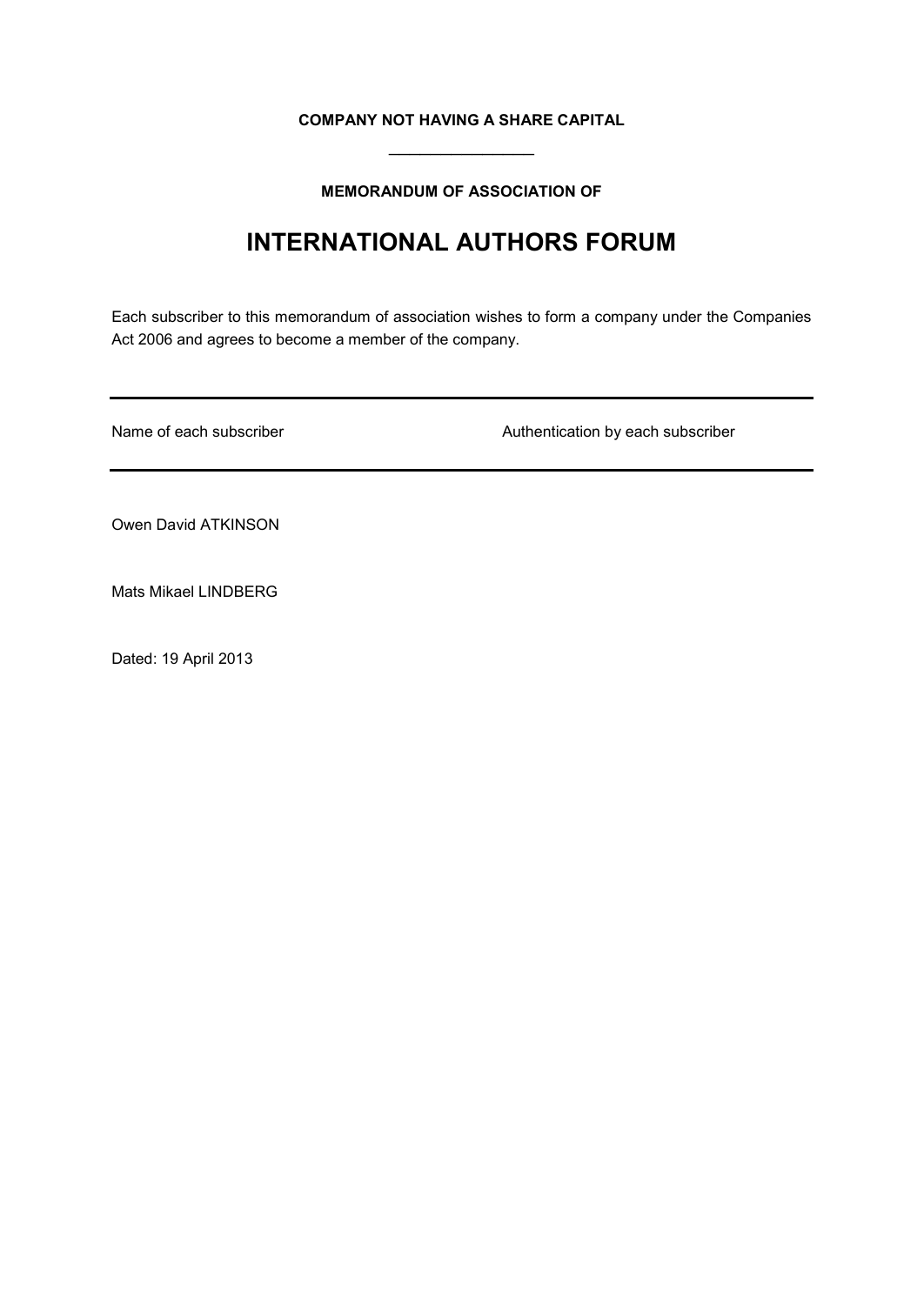## THE COMPANIES ACTS 2006

## COMPANY LIMITED BY GUARANTEE

## ARTICLES OF ASSOCIATION FOR

## **INTERNATIONAL AUTHORS FORUM**

## **INDEX TO THE ARTICLES**

## **PART 1**

### INTERPRETATION AND LIMITATION OF LIABILITY

- 1. Defined terms
- 2. Objects and Aims
- 3. Liability of Members

## **PART 2**

## STEERING COMMITTEE

## STEERING COMMITTEE'S POWERS AND RESPONSIBILITIES

- 4. The Steering Committee's general authority
- 5. Members' reserve power
- 6. The Steering Committee may delegate
- 7. Committees

## DECISION-MAKING BY THE STEERING COMMITTEE

- 8. Steering Committee to take decisions collectively
- 9. Unanimous decisions
- 10. Calling a Steering Committee meeting
- 11. Participation in Steering Committee meetings
- 12. Quorum for Steering Committee meetings
- 13. Chairing of Steering Committee meetings
- 14. Casting vote
- 15. Conflicts of interest
- 16. Records of decisions to be kept
- 17. Steering Committee's discretion to make further rules

### APPOINTMENT OF STEERING COMMITTEE

- 18. Methods of appointing the Steering Committee
- 19. Procedure for Electing the Steering Committee
- 20. Termination of a Steering Committee Member's appointment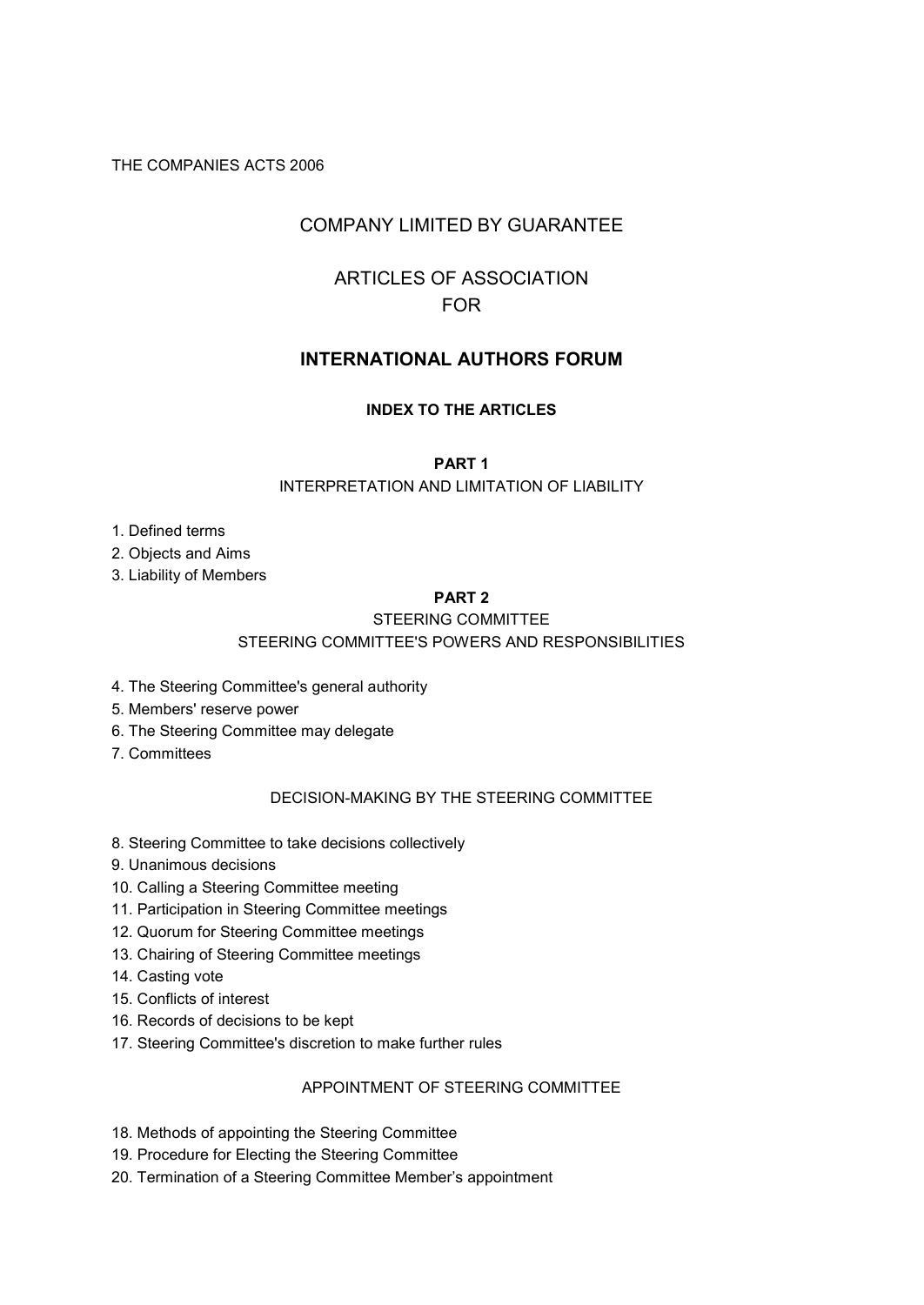## **PART 3**

MEMBERS

## BECOMING AND CEASING TO BE A MEMBER

- 21. Applications for membership
- 22. Termination of membership

## ORGANISATION OF GENERAL MEETINGS

- 23. Calling and Attendance and speaking at General Meetings
- 24. Quorum for General Meetings
- 25. Chairing General Meetings
- 26. Adjournment

## VOTING AT GENERAL MEETINGS

- 27. Voting: general
- 28. Errors and disputes
- 29. Poll votes
- 30. Content of Proxy Notices
- 31. Delivery of Proxy Notices
- 32. Amendments to resolutions

## **PART 4**

## ADMINISTRATIVE ARRANGEMENTS

- 33. Means of communication to be used
- 34. Association seals
- 35. No right to inspect accounts and other records
- 36. Provision for employees on cessation of business
- 37. Changes to Memorandum and Articles of Association

## STEERING COMMITTEE'S INDEMNITY AND INSURANCE

- 38. Indemnity
- 39. Insurance

## DISSOLUTION

40. Distribution on the dissolution of the Association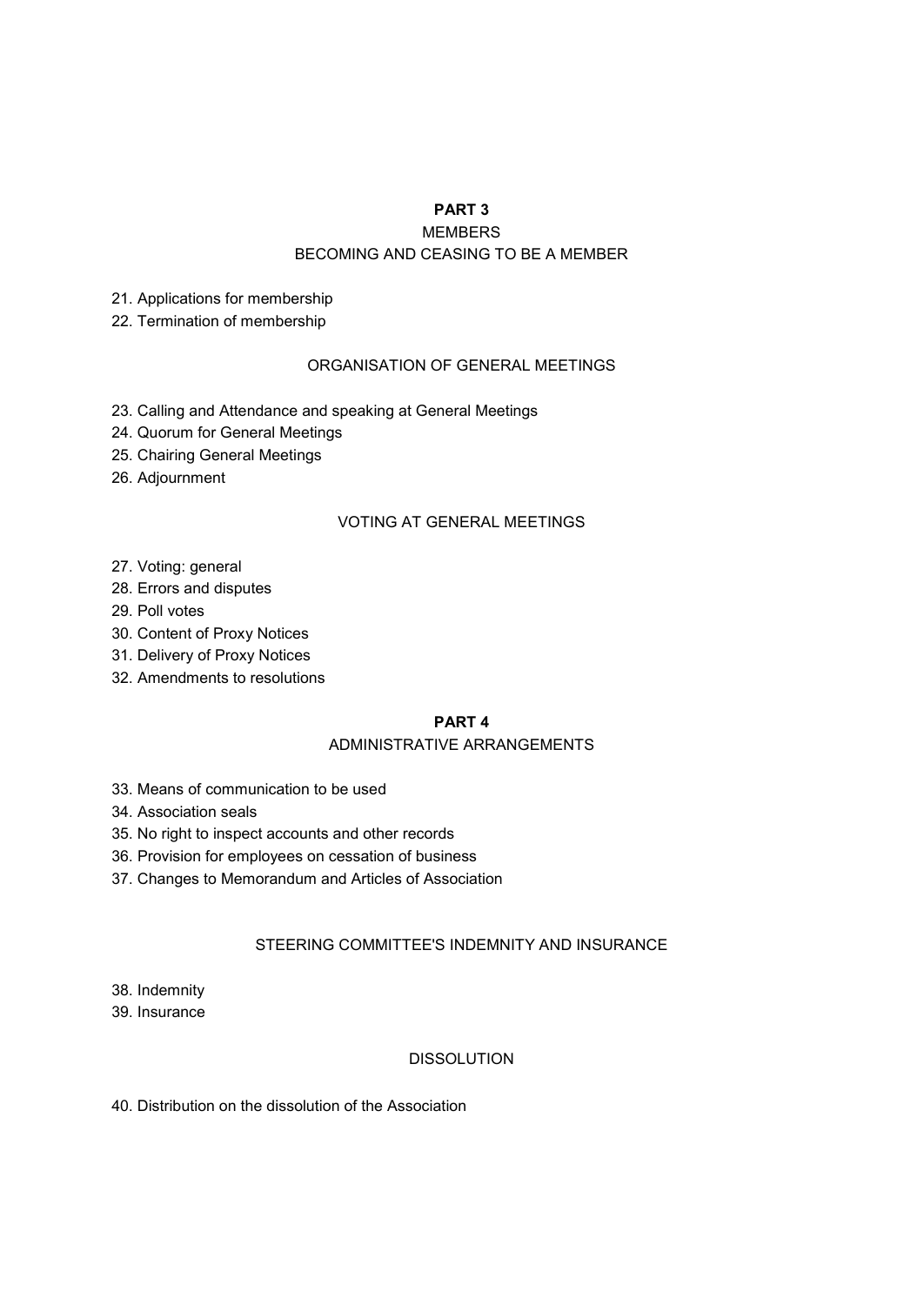## **PART 1 INTERPRETATION AND LIMITATION OF LIABILITY**

#### **DEFINED TERMS**

#### 1 In the Articles, unless the context requires otherwise—

"Administrative body" shall be known as the Steering Committee "Administrators" are defined as Members of the Board of the Steering Committee;

"Articles" means the Association's Articles of Association;

"Associate Member" means a Qualifying Member that is not an Author Organisation but includes Authors or Authors' Organisations within its membership. Associate Members have the same entitlements as Author Organisation Members but are not entitled to vote;

"Author" means a person who creates literary or artistic works;

"Author Organisation" means an Organisation that represents only or primarily Authors or Authors' Organisations;

"Author Organisation Member" means an Author Organisation who is a Qualifying Member and has the following entitlements: access to IAF meetings; access to the Members' area of the website; voting status; is allocated a number of votes based on the number of Members of the Author Organisation;

"Author Representative" means an elected Member or an employee of an Author Organisation;

"Bankruptcy" includes individual insolvency proceedings in a jurisdiction other than England and Wales or Northern Ireland which have an effect similar to that of Bankruptcy;

"Chairman" shall have the meaning and defined as "Chair" throughout these memorandum and article of Association and be the person appointed in accordance with Article 18(5).

"Companies Acts" means the Companies Acts (as defined in section 2 of the UK Companies Act 2006), in so far as they apply to the Association;

"Director" means a Director of the Association, and includes any person occupying the position of Director and in these Articles shall be called a Steering Committee member or by whatsoever name called;

"Document" includes, unless otherwise specified, any document sent or supplied in electronic form;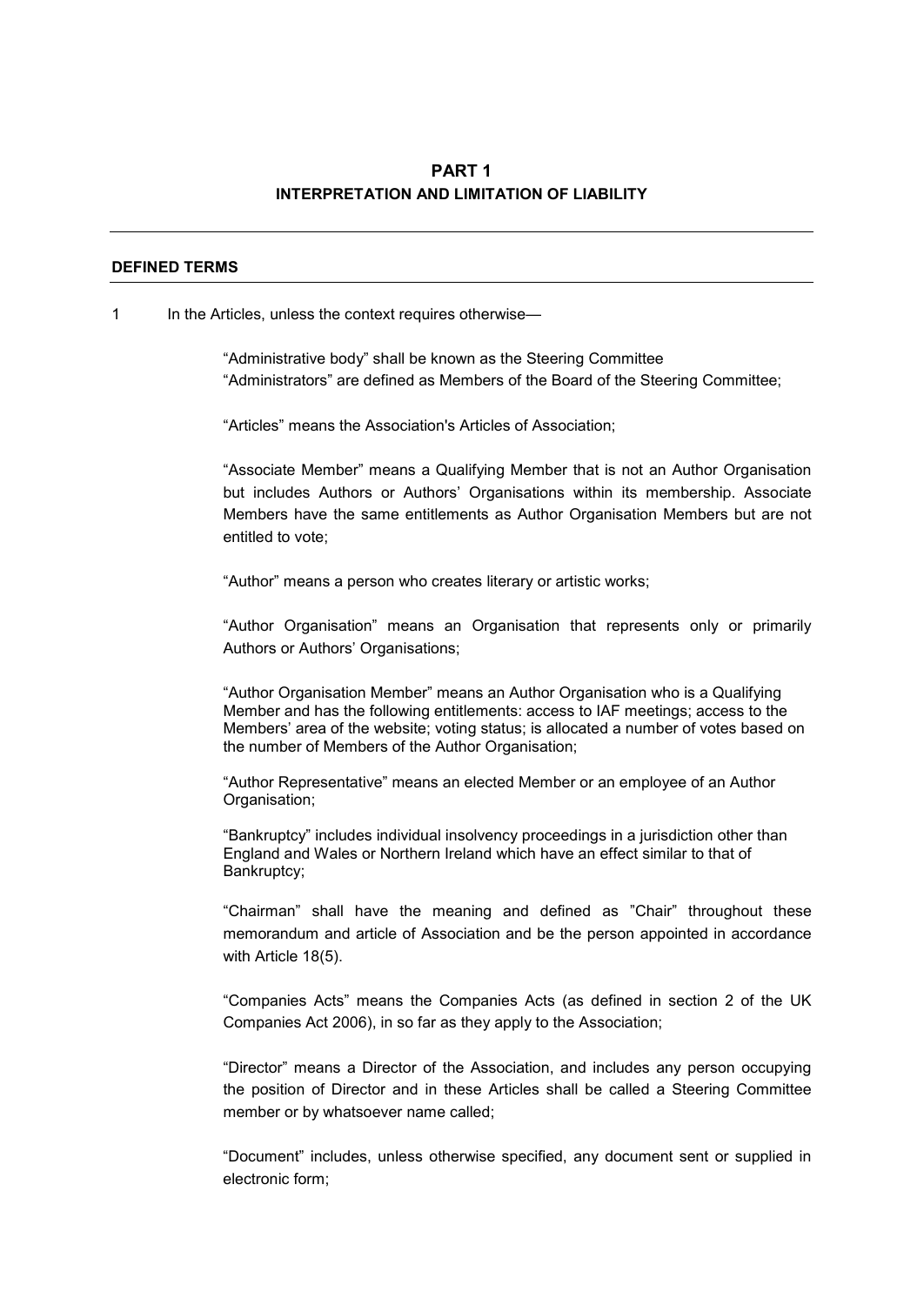"Electronic form" has the meaning given in section 1168 of the Companies Act 2006;

"Executive Administrator" means an employee of the International Authors Forum who is not a Member of the Board of the Steering Committee, who acts as a link between the Steering Committee, and implements their policies;

"General Meeting" shall mean the general assembly of the Association which shall meet at least once in each calendar year.

"Member" has the meaning given in section 112 of the Companies Act 2006. Only an Organisation is eligible to be a Member;

"Ordinary Resolution" has the meaning given in section 282 of the Companies Act 2006;

"Organisation" means any Association or body constituted as an Association to represent any group of authors or any other similar Association and being eligible to be a Member of the Association.

"Participate", in relation to a Steering Committee meeting, has the meaning given in article 11;

"Proxy Notice" has the meaning given in article 31;

"Qualifying Member" means a Member who has fully paid any subscriptions;

"Regions" shall mean all of the following: Africa; Asia Pacific; Europe; Mexico, Central and South America; and the USA and Canada; or in the singular any one of these Regions. A Qualifying Member shall be categorised as belonging to a Region by the country in which its main office is registered.

"Special Resolution" has the meaning given in section 283 of the Companies Act 2006;

"Steering Committee" means the administrative or controlling body of the Association.

"Subsidiary" has the meaning given in section 1159 of the Companies Act 2006; and

"Umbrella Organisation" means an Organisation that represents organisations as opposed to individuals

"Umbrella Author Organisation Member" means a Qualifying Member with the same entitlements as an Author Organisation Member

"Writing" means the representation or reproduction of words, symbols or other information in a visible form by any method or combination of methods, whether sent or supplied in electronic form or otherwise.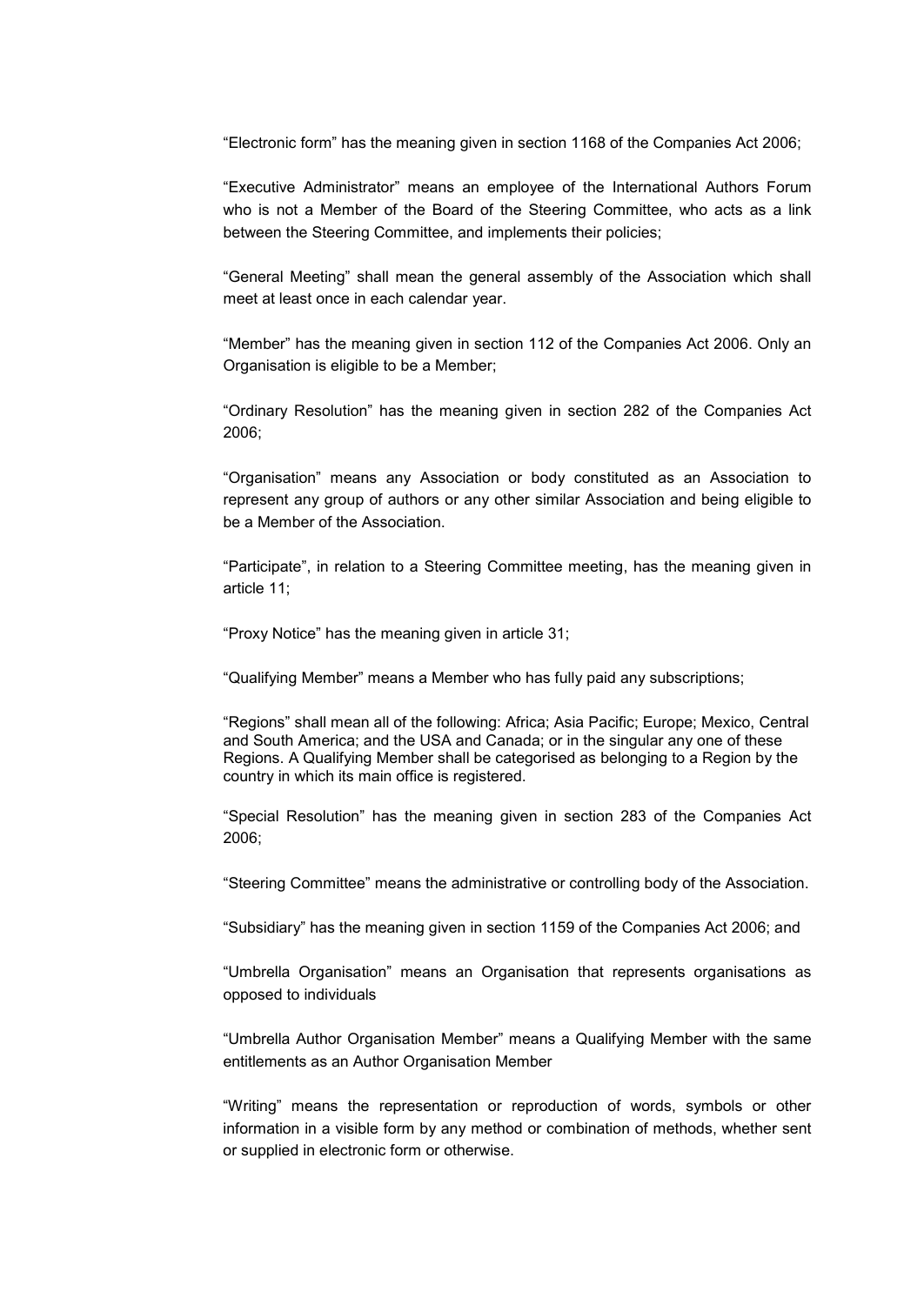Unless the context otherwise requires, other words or expressions contained in these Articles bear the same meaning as in the Companies Act 2006 as in force on the date when these Articles become binding on the Association.

## **OJECTIVES AND AIMS**

- 2 The objectives of the Association are to provide an international forum for Authors, for their representation worldwide and in particular for the following:
	- (1) Providing Authors' Organisations worldwide with an international platform to exchange information, develop positions and to provide support in Authors' rights matters;
	- (2) Advocating the Author's role in society, pointing out the importance of creation for cultural diversity and the economic value which Authors create
	- (3) Promoting and defending Authors' interests and Authors' rights including both moral and economic rights
	- (4) Actively working in favour of balanced contractual legislation that guarantees fair practices for Authors and ensures that Authors retain their economic and moral rights against buyouts and other unfair practices
	- (5) Promoting the benefits of Authors' rights in general and of collective management in particular in order to ensure that Authors always receive fair and equitable remuneration whenever their works are exploited by third parties
	- (6) Facilitate a strong Authors' presence in international organisations through lobbying and copyright awareness activities and through joint activities on areas of mutual interest.

## **LIABILITY OF MEMBERS**

- 3 The liability of each Member is limited to £1.00, being the amount that each Member undertakes to contribute to the assets of the Association in the event of its being wound up while he is a Member or within one year after he ceases to be a Member, for—
	- (a) payment of the Association's debts and liabilities contracted before he ceases to be a Member,
	- (b) payment of the costs, charges and expenses of winding up, and
	- (c) adjustment of the rights of the contributories among themselves.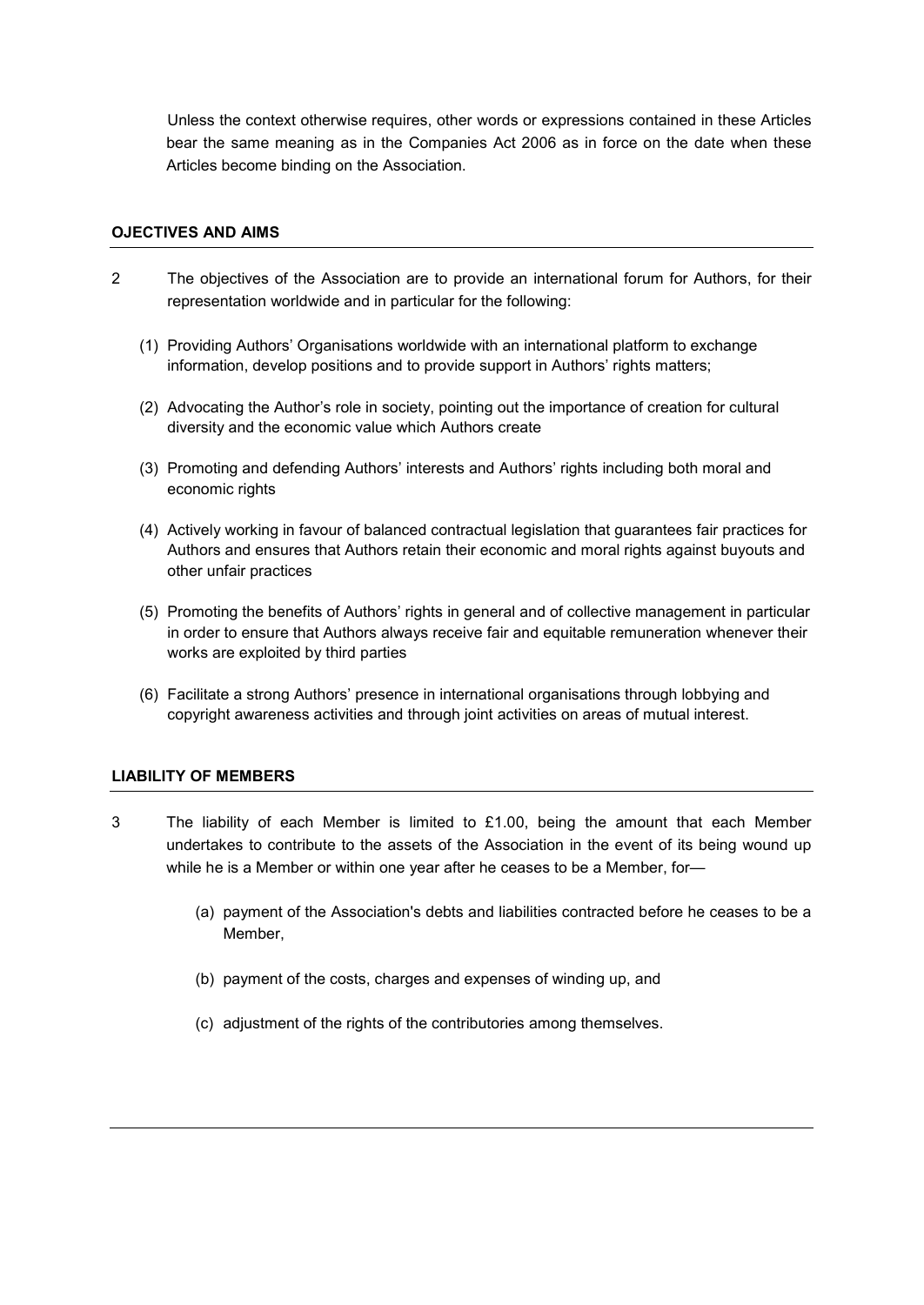## **PART 2 STEERING COMMITTEE THE STEERING COMMITTEE'S POWERS AND RESPONSIBILITIES**

## **THE STEERING COMMITTEE'S GENERAL AUTHORITY**

4 Subject to the Articles, the Steering Committee is responsible for the management of the Association's business, for which purpose they may exercise all the powers of the Association.

## **MEMBERS' RESERVE POWER**

- 5 (1) The Members may, by special resolution, direct the Steering Committee to take, or refrain from taking, specified action.
	- (2) No such special resolution invalidates anything which the Steering Committee has done before the passing of the resolution.

## **THE STEERING COMMITTEE MAY DELEGATE**

- 6 (1) Subject to the Articles, the Steering Committee may delegate any of the powers which are conferred on them under the Articles-
	- (a) to such person or committee;
	- (b) by such means (including by power of attorney);
	- (c) to such an extent;
	- (d) in relation to such matters or territories; and
	- (e) on such terms and conditions;

as they think fit.

- (2) If the Steering Committee so specify, any such delegation may authorise further delegation of the Steering Committee's powers by any person to whom they are delegated.
- (3) The Steering Committee may revoke any delegation in whole or part, or alter its terms and conditions.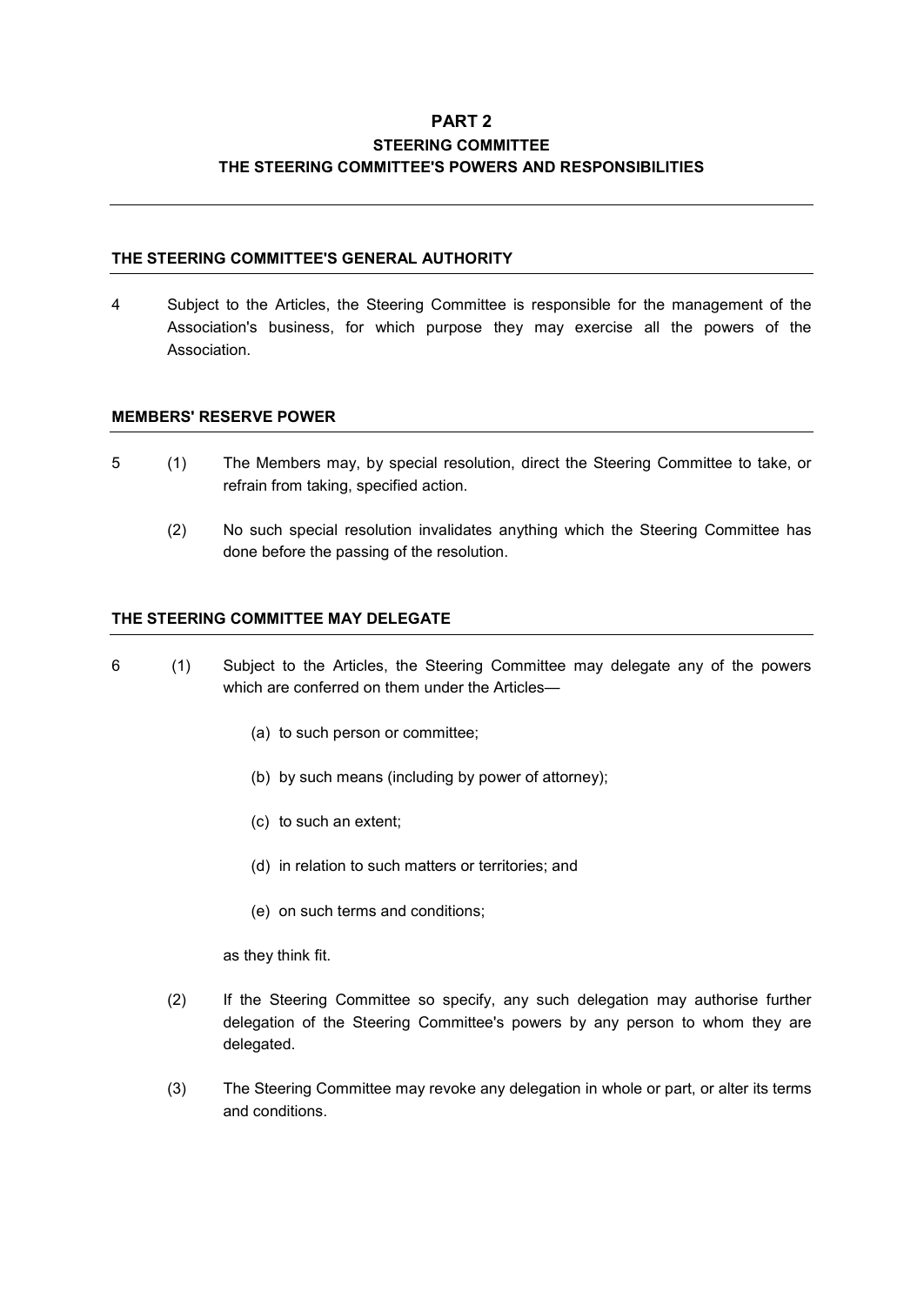#### **COMMITTEES**

- 7 (1) Committees to which the Steering Committee delegate any of their powers must follow procedures which are based as far as they are applicable on those provisions of the Articles which govern the taking of decisions by the Steering Committee,
	- (2) The Steering Committee may make rules of procedure for all or any committees, which prevail over rules derived from the Articles if they are not consistent with them.

### **DECISION-MAKING BY THE STEERING COMMITTEE**

### **STEERING COMMITTEE TO TAKE DECISIONS COLLECTIVELY**

8 (1) The general rule about decision-making by the Steering Committee is that any decision of the Steering Committee must be either a simple majority decision of Steering Committee members present at a meeting or a decision taken in accordance with article 9.

#### **UNANIMOUS DECISIONS**

- 9 (1) A decision of the Steering Committee is taken in accordance with this article when all eligible Steering Committee members indicate to each other by any means that they share a common view on a matter.
	- (2) Such a decision must take the form of a resolution in writing. If the decision is taken at a meeting, recording the decision in the minutes will be considered sufficient writing. If the decision is taken outside a meeting, the decision will be ratified in writing by recording it in the minutes of the next meeting.
	- (3) References in this Article to eligible Steering Committee members are to the Steering Committee members who would have been entitled to vote on the matter had it been proposed as a resolution at a Steering Committee meeting.
	- (4) A decision may not be taken in accordance with this Article if the eligible Steering Committee member would not have formed a quorum at such a meeting.

#### **CALLING A STEERING COMMITTEE MEETING**

10 (1) Any Steering Committee member may call a Steering Committee meeting by giving notice of the meeting to the Steering Committee or by authorising the Executive Administrator (if any) to give such notice.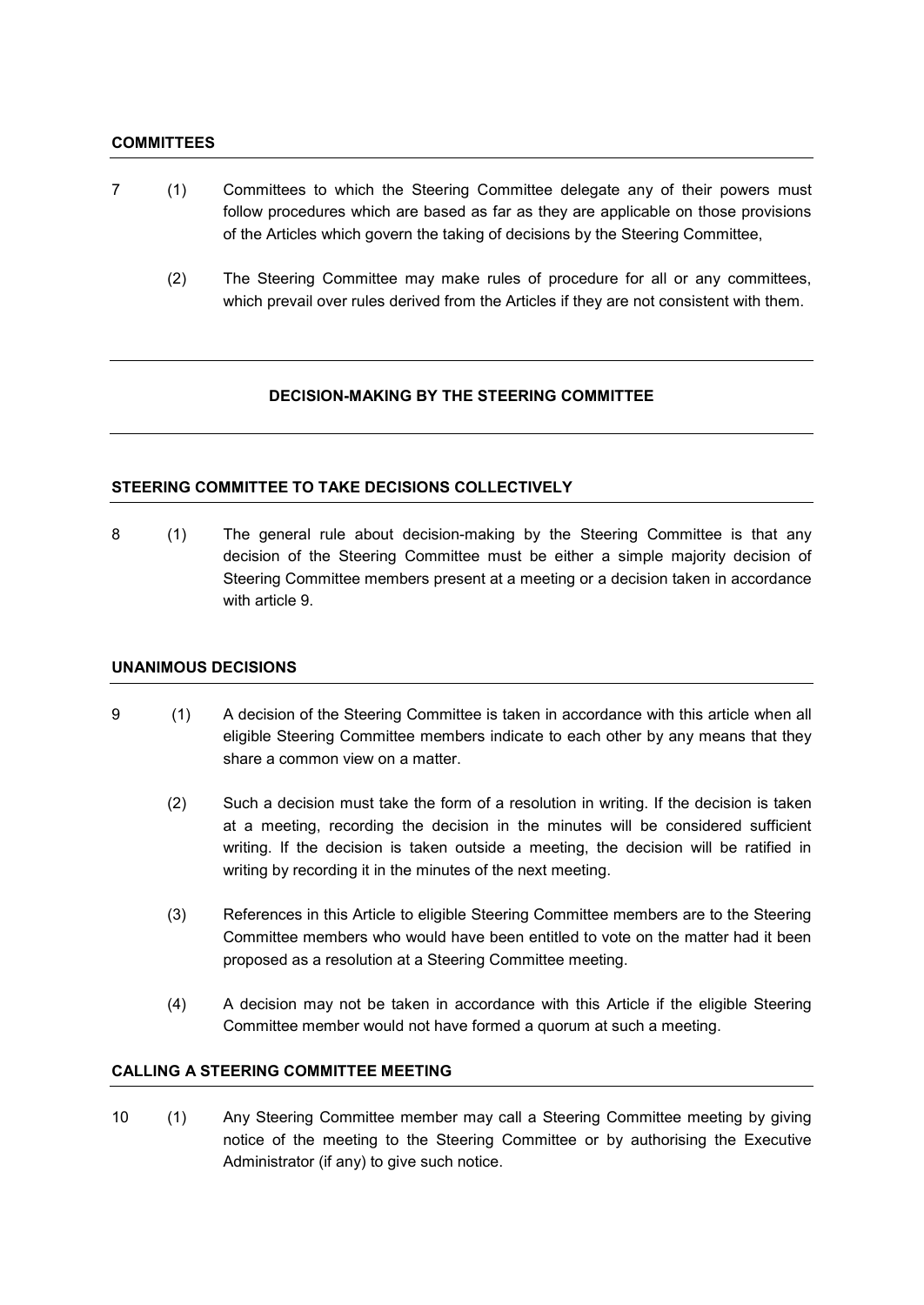- (2) Notice of any Steering Committee meeting must indicate—
	- (a) its proposed date and time;
	- (b) where it is to take place; and
	- (c) if it is anticipated that the Steering Committee members participating in the meeting will not be in the same place, how it is proposed that they should communicate with each other during the meeting.
- (3) Notice of a Steering Committee meeting must be given to each Steering Committee member but need not be in writing.
- (4) Notice of a Steering Committee meeting need not be given to Steering Committee members who waive their entitlement to notice of that meeting, by giving notice to that effect to the Association not more than 7 days after the date on which the meeting is held. Where such notice is given after the meeting has been held, that does not affect the validity of the meeting, or of any business conducted at it.

### **PARTICIPATION IN STEERING COMMITTEE MEETINGS**

- 11 (1) Subject to the Articles, Steering Committee members participate in a Steering Committee meeting, or part of a Steering Committee meeting, when—
	- (a) the meeting has been called and takes place in accordance with the Articles, and
	- (b) they can each communicate to the others any information or opinions they have on any particular item of the business of the meeting.
	- (2) In determining whether Steering Committee members are participating in a Steering Committee meeting, it is irrelevant where any Steering Committee member is or how they communicate with each other.
	- (3) If all the Steering Committee members participating in a meeting are not in the same place, they may decide that the meeting is to be treated as taking place wherever any of them is.

#### **QUORUM FOR STEERING COMMITTEE MEETINGS**

- 12 (1) At a Steering Committee meeting, unless a quorum is participating, no proposal is to be voted on, except a proposal to call another meeting.
	- (2) The quorum for Steering Committee meetings may be fixed from time to time by a decision of the Steering Committee, but it must never be less than a simple majority of Steering Committee members appointed.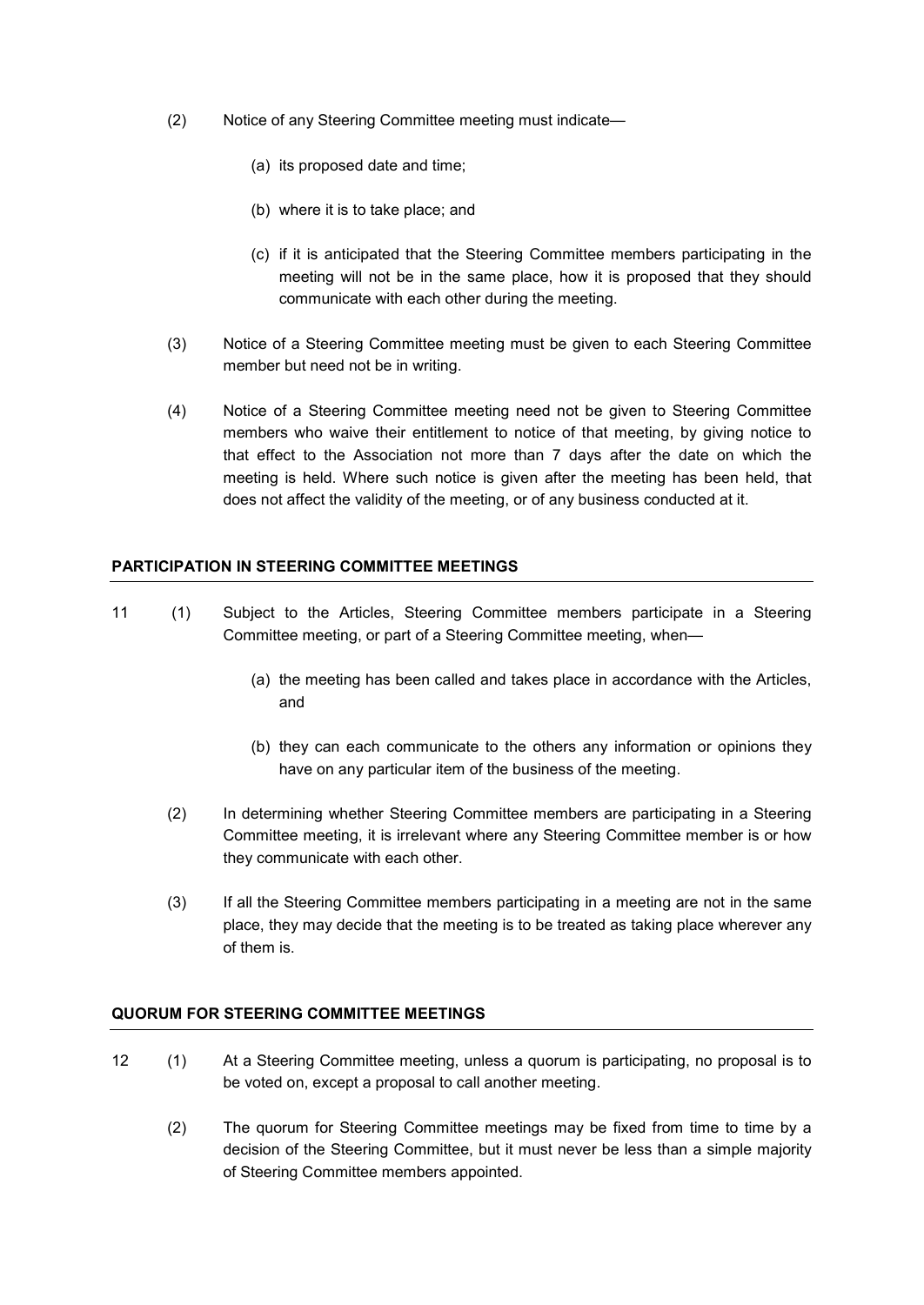- (3) If the total number of Steering Committee members for the time being is less than the quorum required, the Steering Committee must not take any decision other than a decision—
	- (a) to appoint a further Steering Committee member, or
	- (b) to call a General Meeting so as to enable the Members to appoint further Steering Committee members.

## **CHAIRING OF STEERING COMMITTEE MEETINGS**

- 13 (1) Steering Committee meetings will be chaired by the Chair of the Association
	- (2) If the Chair is not participating in a Steering Committee meeting within ten minutes of the time at which it was to start, the participating Steering Committee members must appoint one of themselves to chair it.

## **CASTING VOTE**

14 (1) If the numbers of votes for and against a proposal are equal, the Chair or other Steering Committee member chairing the meeting has a casting vote.

(2) But this does not apply if, in accordance with the Articles, the Chair or other Steering Committee member is not to be counted as participating in the decision-making process for quorum or voting purposes.

#### **CONFLICTS OF INTEREST**

- 15 (1) If a proposed decision of the Steering Committee is concerned with an actual or proposed transaction or arrangement with a Member in which a Steering Committee member is interested, that Steering Committee member is not to be counted as participating in the decision-making process for quorum or voting purposes.
	- (2) But if paragraph (3) applies, a Steering Committee member who is interested in an actual or proposed transaction or arrangement with the Member is to be counted as participating in the decision-making process for quorum and voting purposes.
	- (3) This paragraph applies when—
		- (a) the Association by ordinary resolution disapplies the provision of the Articles which would otherwise prevent a Steering Committee member from being counted as participating in the decision-making process;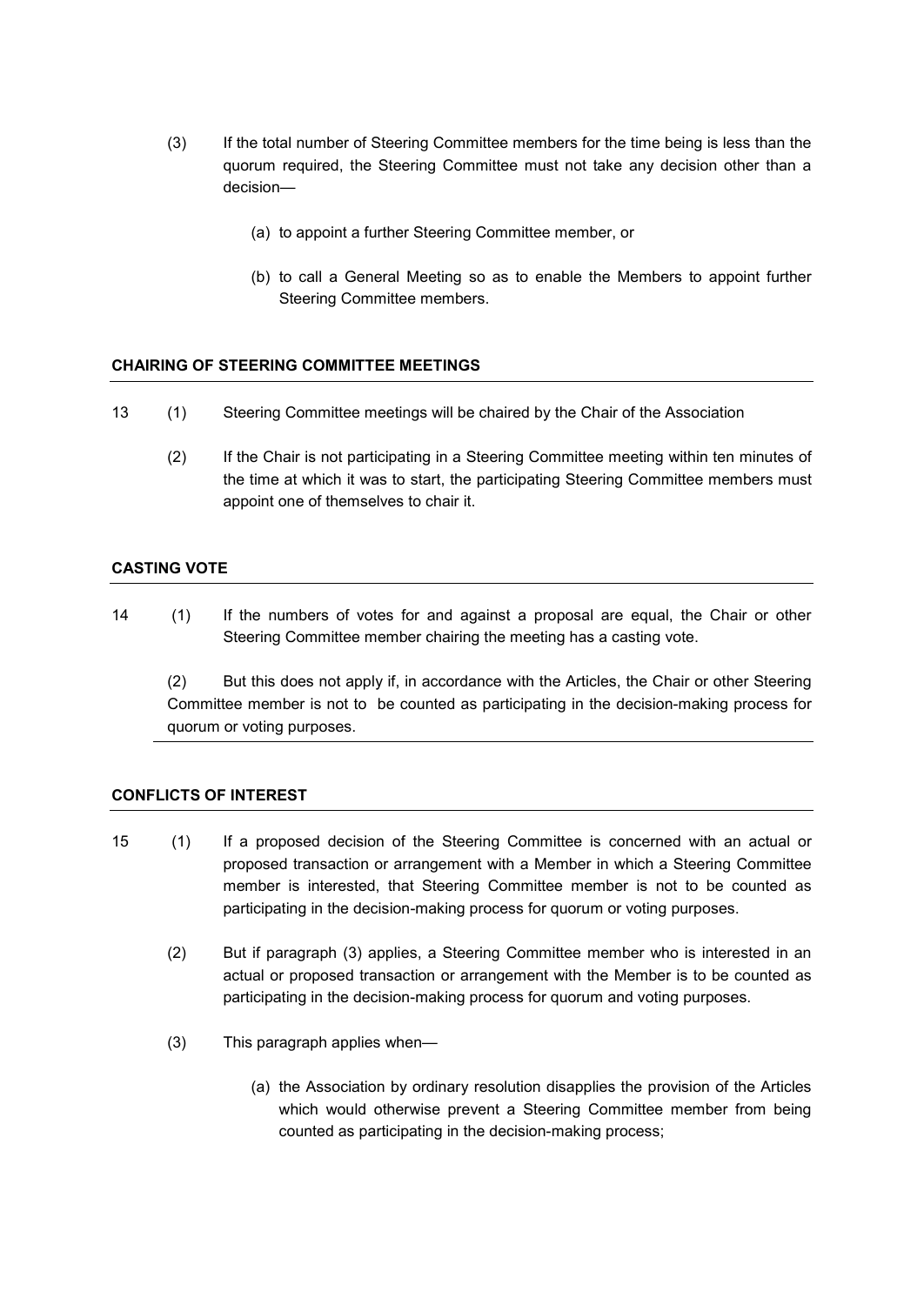- (b) the Steering Committee member's interest cannot reasonably be regarded as likely to give rise to a conflict of interest; or
- (c) the Steering Committee member's conflict of interest arises from a permitted cause.
- (4) For the purposes of this Article, the following are permitted causes—
	- (a) a guarantee given, or to be given, by or to a Steering Committee member in respect of an obligation incurred by or on behalf of the Association or any of its subsidiaries;
	- (b) subscription, or an agreement to subscribe, for securities of the Association or any of its subsidiaries, or to underwrite, sub-underwrite, or guarantee subscription for any such securities; and
	- (c) arrangements pursuant to which benefits are made available to employees and Steering Committee members or former employees and Steering Committee members of the Association or any of its subsidiaries which do not provide special benefits for Steering Committee member or former Steering Committee member.
- (5) For the purposes of this Article, references to proposed decisions and decisionmaking processes include any Steering Committee meeting or part of a Steering Committee meeting.
- (6) Subject to paragraph (7), if a question arises at a meeting of the Steering Committee or of a committee of the Steering Committee as to the right of a Steering Committee member to participate in the meeting (or part of the meeting) for voting or quorum purposes, the question may, before the conclusion of the meeting, be referred to the chair whose ruling in relation to any Steering Committee member other than the chair is to be final and conclusive.
- (7) If any question as to the right to participate in the meeting (or part of the meeting) should arise in respect of the chair, the question is to be decided by a decision of the Steering Committee at that meeting, for which purpose the chair is not to be counted as participating in the meeting (or that part of the meeting) for voting or quorum purposes.

## **RECORDS OF DECISIONS TO BE KEPT**

16 The Steering Committee must ensure that the Association keeps a record, in writing, for at least 10 years from the date of the decision recorded, of every unanimous or majority decision taken by the Steering Committee.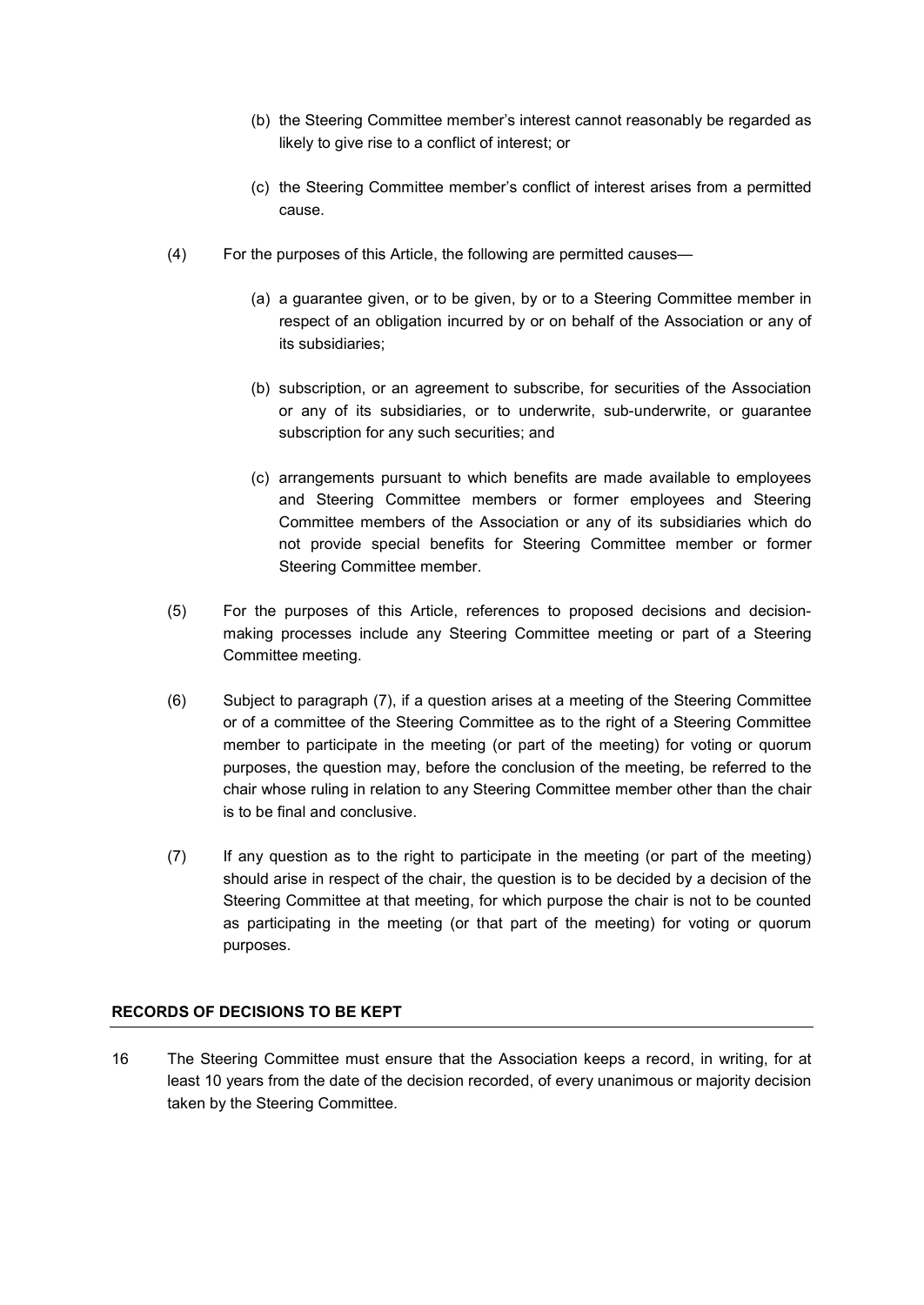## **STEERING COMMITTEE DISCRETION TO MAKE FURTHER RULES**

17 Subject to the Articles, the Steering Committee may make any rule which they think fit about how they take decisions, and about how such rules are to be recorded or communicated to Steering Committee.

## **APPOINTMENT OF STEERING COMMITTEE**

## **METHODS OF APPOINTING THE STEERING COMMITTEE**

- 18 A Steering Committee member shall be elected by the Members and must be an employed or elected representative of a Qualifying Member to be eligible for election. The Steering Committee shall consist of not less than 5 Steering Committee members and not more than 9 Steering Committee members.
	- (1) Each of the Regions defined shall be entitled to nominate at least one Steering Committee member; if any Region fails to nominate a Steering Committee member for election, another Region or Author Organisation Member shall be entitled to nominate a Steering Committee member to replace the vacancy. If a Region that has not nominated any Steering Committee member at the last election and if after the last election proposes to make a nomination they shall not be entitled to make any such nomination until the next General Meeting where elections are held for Steering Committee members.
	- (2) Each Author Organisation Member as defined in these Articles shall be entitled to nominate at least one Steering Committee member.
	- (3) Steering Committee members shall be elected at a General Meeting but not otherwise except as may have been defined in these Articles where there are no Steering Committee members for the time being.
	- (4) Steering Committee members shall be elected in accordance with the procedure set out below, at a General Meeting and shall hold office for three years. After three years, if they are nominated again by their region or organisation they shall be eligible to offer themselves for re-election.
	- (5) The eligible Members shall, from time to time, elect a Steering Committee member to the offices of Chair and Vice-Chair and a Treasurer ("the officers"). An eligible Member must be an Author or Author Representative, to be eligible to be appointed as an officer of the Association.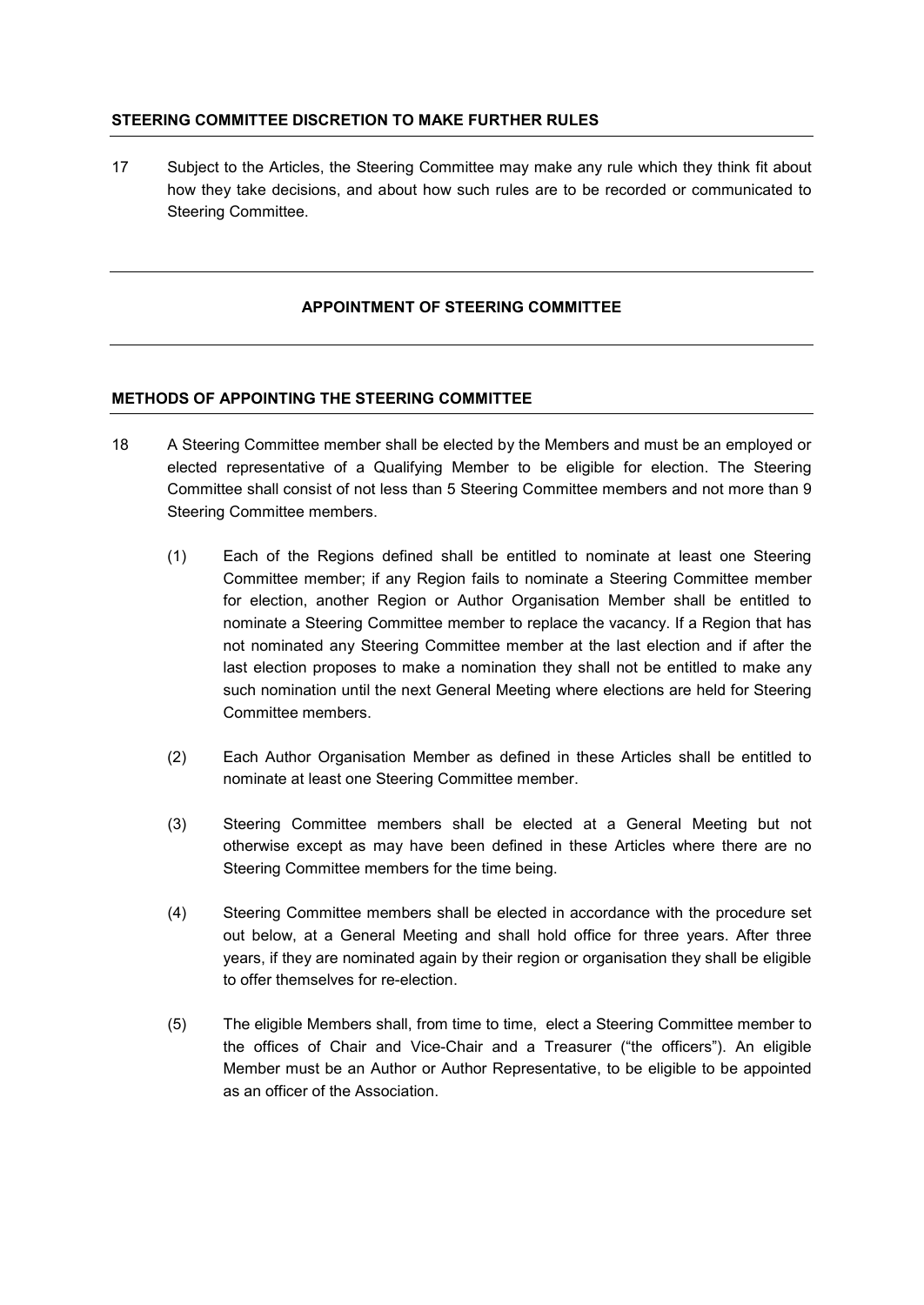- (6) The first Steering Committee of the Association appointed on incorporation of the Association shall be authorised to act in all manner and in every capacity until such time that the first General Meeting is held and where the appointment of the first Steering Committee shall terminate and the first Steering Committee (if Qualifying Members) shall be eligible to offer themselves for re-election at the first General Meeting
- (7) Where the number of Steering Committee members at any time is less than the minimum number, the Steering Committee may appoint new Steering Committee members (provided any person to be appointed is a Qualifying Member) to fill any casual vacancy and shall hold office until the next following General Meeting where the appointment of a Steering Committee member to fill any such casual vacancy shall be terminated and any such Steering Committee member may offer themselves for re-election.

## **PROCEDURE FOR ELECTING STEERING COMMITTEE**

- 19 (1) The procedure for election of Steering Committee members and officers shall be by an ordinary resolution at a General Meeting in the following manner;
	- (a) a candidate nominated as a Steering Committee member by a Region or Author Organisation Member shall be proposed and seconded as a Steering Committee member only by an Author Organisation Member of the Association.
	- (b) Notwithstanding any other provision as to voting in these Articles the election shall be held by a ballot and ballot papers will be collected by scrutineers to confirm the vote. Eligible Members shall be entitled to vote in accordance with the number of votes they are entitled to under these Articles.
	- (2) In the case where there are equal votes a second vote will take place in two ballots. the first to elect the Chair and the second to elect a Vice Chair, a Treasurer and six Steering Committee members of up to a maximum of nine Steering Committee members.

## **TERMINATION OF A STEERING COMMITTEE APPOINTMENT**

- 20 A person ceases to be a Steering Committee member as soon as—
	- (a) that person ceases to be a Steering Committee member by virtue of any provision of the Companies Act 2006 or is prohibited from being a Steering Committee member by law;
	- (b) a Bankruptcy order is made against that person;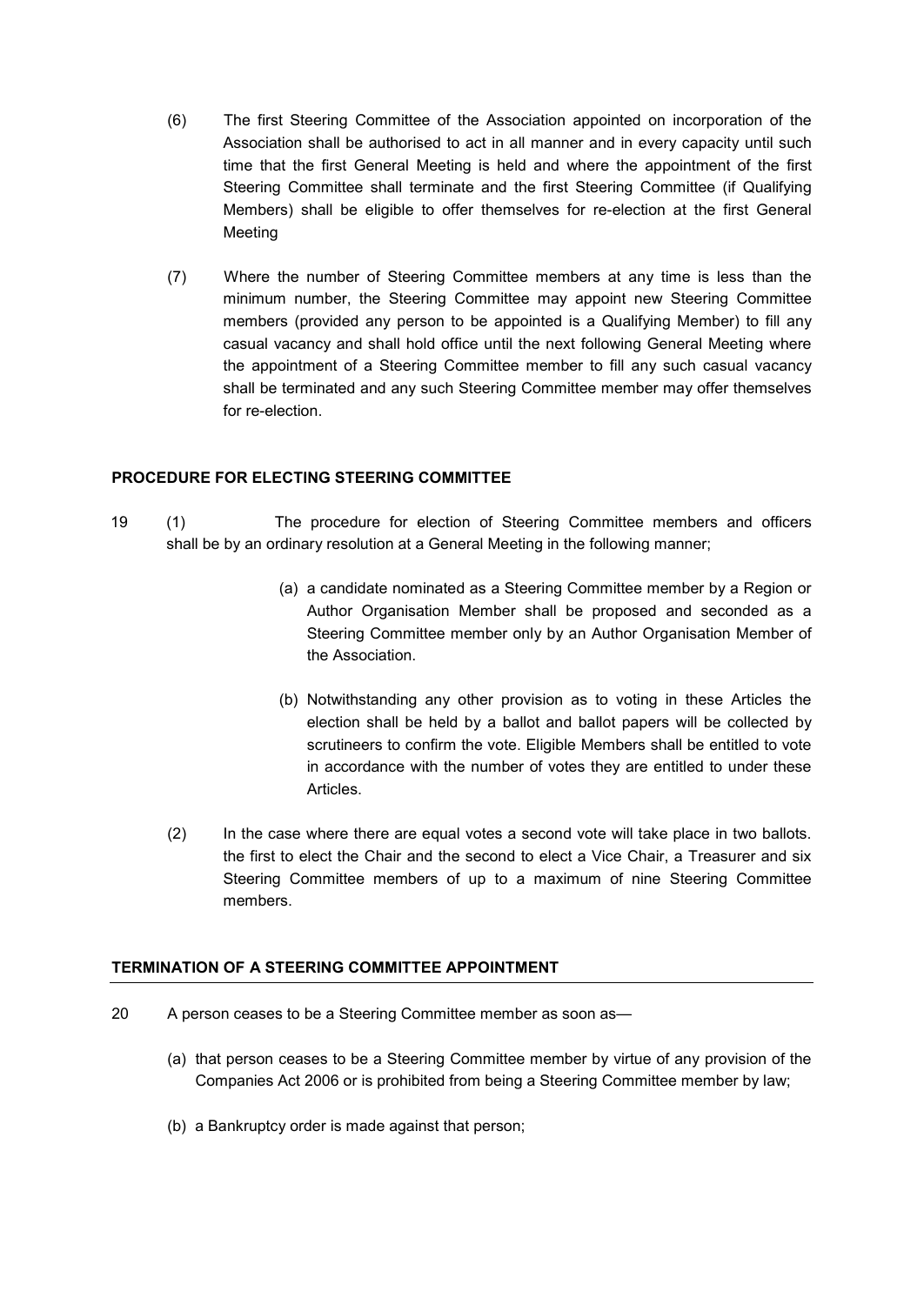- (c) a composition is made with that person's creditors generally in satisfaction of that person's debts;
- (d) a registered medical practitioner who is treating that person gives a written opinion to the Association stating that that person has become physically or mentally incapable of acting as a Steering Committee member and may remain so for more than three months;
- (e) by reason of that person's mental health, a court makes an order which wholly or partly prevents that person from personally exercising any powers or rights which that person would otherwise have;
- (f) notification is received by the Association from the Steering Committee member that the Steering Committee member is resigning from office, and such resignation has taken effect in accordance with its terms.

## **PART 3 MEMBERS BECOMING AND CEASING TO BE A MEMBER**

## **APPLICATIONS FOR MEMBERSHIP**

- 21 Any legally established Organisation, Association or any other body which represents or acts on behalf of Authors either nationally in a particular country or internationally and that their constitution contains common or similar objects to the Association shall qualify such Organisation, Association or other body to be eligible to apply to the Association for membership
	- (1) There shall be the following categories of membership who shall be eligible to make an application for membership:
		- (a) Author Organisation Members who shall be entitled to all membership rights.
		- (b) Associate Members, who shall be entitled to all membership rights but excluding any right to vote.
	- (2) The Steering Committee shall determine at any time the eligible qualification of any organisation for any category of membership and any decision made by the Steering Committee shall be final in respect of an applicant organisation.
	- (3) An eligible applicant for membership shall be admitted as a Member subject to the following: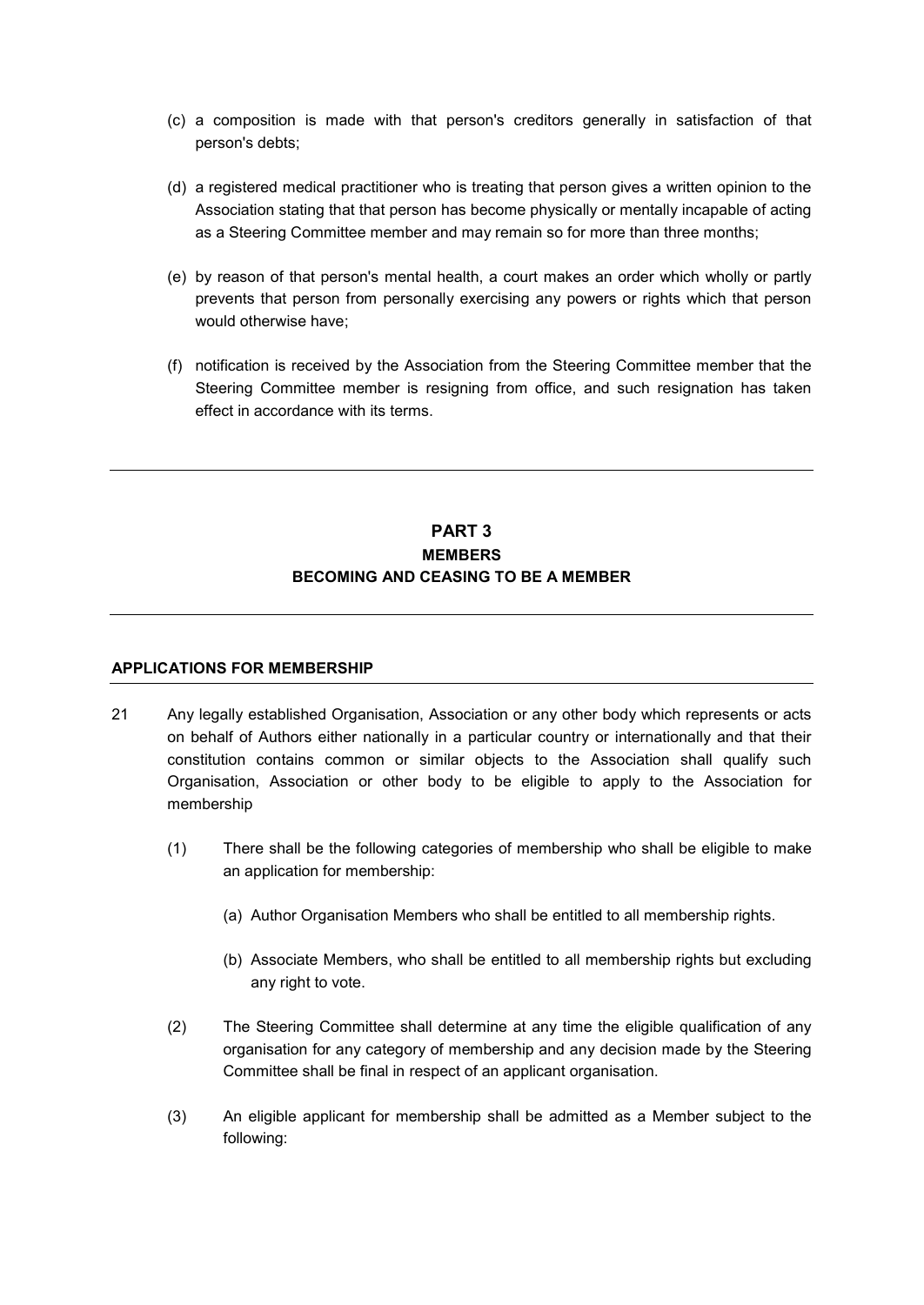- (a) that applicant has completed an application for membership in a form approved by the Steering Committee, and
- (b) the aims and/or objects contained in any constitution of the applicant are in accordance with those of the Association; and
- (c) Any relevant fees or subscriptions payable accompany the application or paid on request by the applicant; and
- (d) the Steering Committee has approved the application; and
- (e) the new Member is ratified as a Member at the next General Meeting,
- (4) The Steering Committee shall determine the subscriptions for each category of membership and the subscription structure.
- (5) In addition to Members' subscriptions the Association may receive funds from public and private donations or other financial support provided that such donations or support shall not negatively influence, contravene, obstruct or compromise the independence or the objects of the Association and any such donations shall only be accepted by the Steering Committee for the purposes and benefit of the Association and not otherwise.

### **TERMINATION OF MEMBERSHIP**

- 22 (1) A Member may at any time resign or withdraw from membership of the Association before the expiry of their membership for any reason whatsoever by giving notice to the Association in writing.
	- (2) Membership shall terminate at the end of any subscription period and/or where renewal fees remain unpaid within a period determined by the Steering Committee.
	- (3) Membership is not transferable.
	- (4) Membership shall be immediately terminated by the Steering Committee where a Member is in default of these Articles or committed an act or caused an act to be committed that is in default of these Articles or the general aims and policies of the Association
	- (5) A Member may not otherwise be excluded from membership under these Articles except by a resolution passed by the Members holding at least two thirds of the votes present or by proxy at a General Meeting. Any Member who is to be excluded shall be entitled to make representations at the General Meeting, where such a resolution is to be passed either personally or in writing.
	- (6) An Organisation's membership terminates when that Organisation ceases to exist.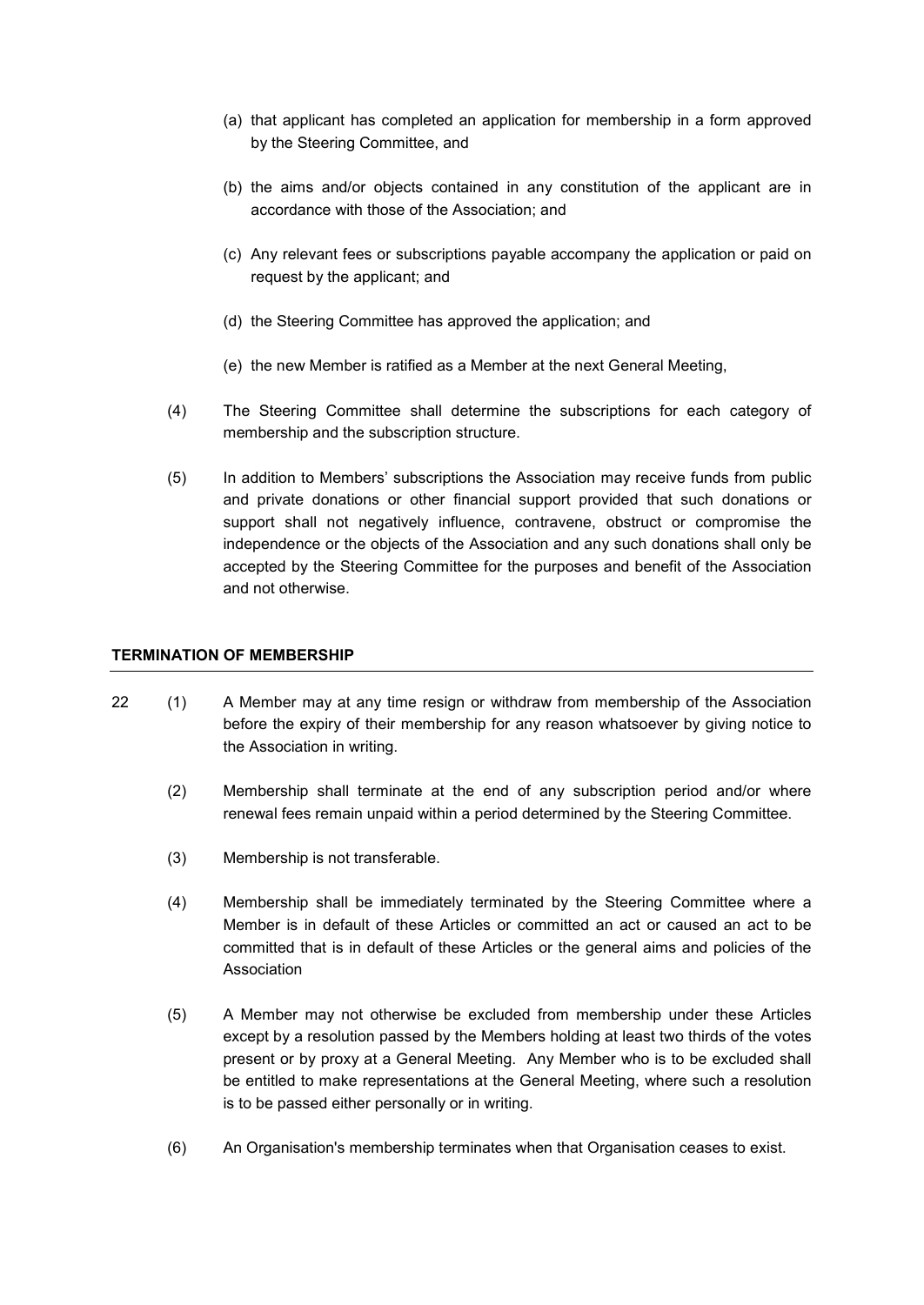## **ORGANISATION OF GENERAL MEETINGS**

## **CALLING AND ATTENDANCE AND SPEAKING AT GENERAL MEETINGS**

- 23 (1) A General Meeting shall be called by the Steering Committee in each calendar year within a period of nine months from the end of the accounting reference date of the Association.
	- (2) Notice shall be given to each Member eligible to attend a General Meeting in accordance with these Articles and any statutory requirements.
	- (3) A person is able to exercise the right to speak at a General Meeting when that person is in a position to communicate to all those attending the meeting, during the meeting, any information or opinions which that person has on the business of the meeting.
	- (4) A person is able to exercise the right to vote at a General Meeting when—
		- (a) that person is able to vote, during the meeting, on resolutions put to the vote at the meeting, and
		- (b) that person's vote can be taken into account in determining whether or not such resolutions are passed at the same time as the votes of all the other persons attending the meeting.
	- (5) The Steering Committee may make whatever arrangements they consider appropriate to enable those attending a General Meeting to exercise their rights to speak or vote at it.
	- (6) In determining attendance at a General Meeting, it is immaterial whether any two or more Members attending it are in the same place as each other. General Meetings may also take place electronically.
	- (7) Two or more persons who are not in the same place as each other attend a General Meeting if their circumstances are such that if they have (or were to have) rights to speak and vote at that meeting, they are (or would be) able to exercise them.

## **QUORUM FOR GENERAL MEETINGS**

24 (1) No business other than the appointment of the chair of the meeting is to be transacted at a General Meeting if the persons attending it do not constitute a quorum.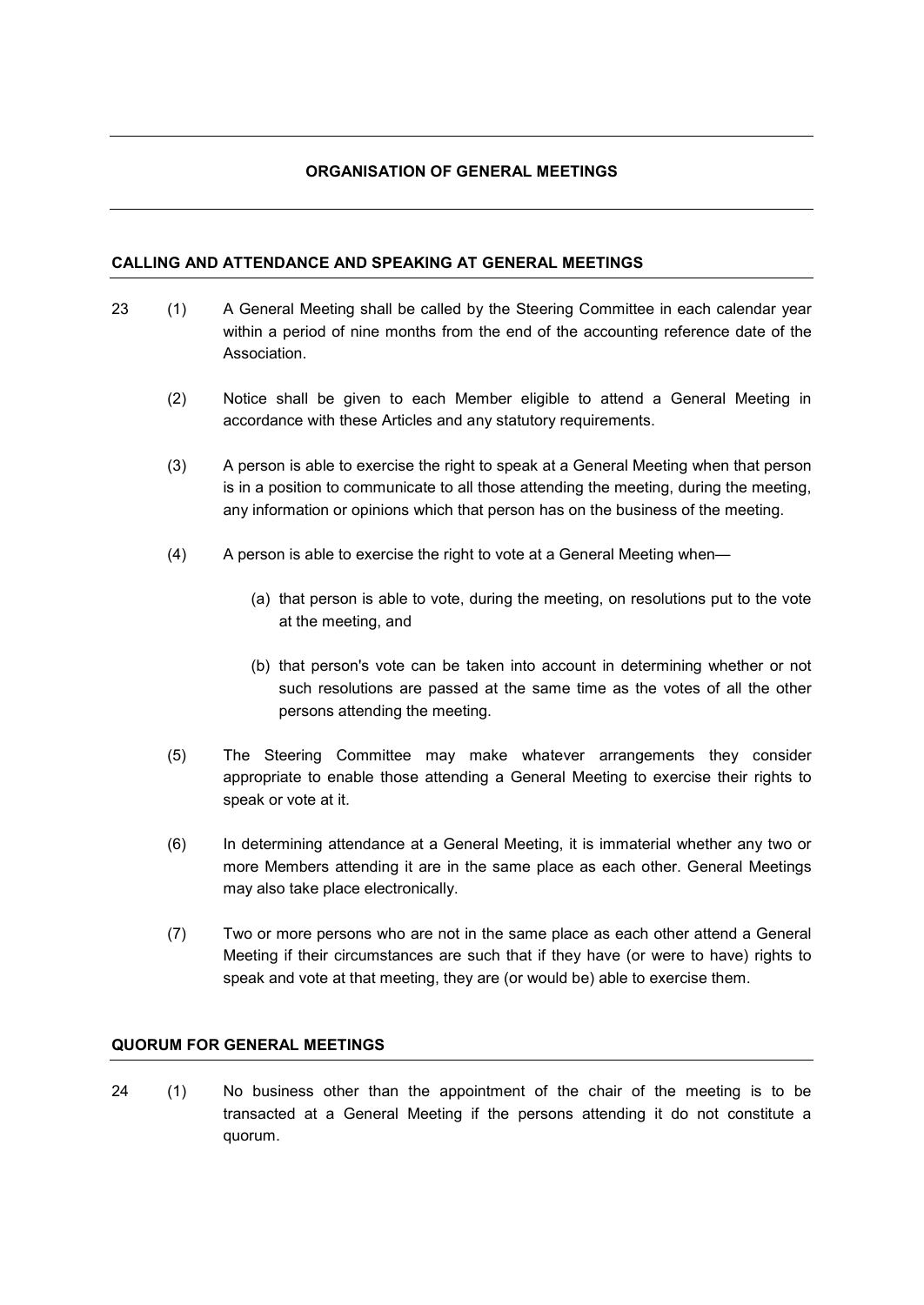(2) Quorum for a General Meeting shall consist of at least one third of the Members entitled to attend and vote at a General Meeting either in person or by proxy.

### **CHAIRING GENERAL MEETINGS**

- 25 (1) The Chair shall chair General Meetings.
	- (2) If the Chair is unwilling to chair the meeting or is not present within ten minutes of the time at which a meeting was due to start the Vice-Chair (if appointed) shall chair the meeting.
	- (3) If the Vice-Chair is unwilling to chair the meeting or is not present within ten minutes of the time at which a meeting was due to start —
		- (a) the Steering Committee members present must appoint a Steering Committee member or Member to chair the meeting, and the appointment of the chair of the meeting must be the first business of the meeting.
	- (4) The person chairing a meeting in accordance with this article is referred to as "the chair of the meeting".

## **ADJOURNMENT**

- 26 (1) If the persons attending a General Meeting within half an hour of the time at which the meeting was due to start do not constitute a quorum, or if during a meeting a quorum ceases to be present, the chair of the meeting must adjourn it.
	- (2) The chair of the meeting may adjourn a General Meeting at which a quorum is present if—
		- (a) the meeting consents to an adjournment by a simple majority of those present, or
		- (b) it appears to the chair of the meeting that an adjournment is necessary to protect the safety of any person attending the meeting or ensure that the business of the meeting is conducted in an orderly manner.
	- (3) The chair of the meeting must adjourn a General Meeting if directed to do so by the meeting.
	- (4) When adjourning a General Meeting, the chair of the meeting must—
		- (a) either specify the time and place to which it is adjourned or state that it is to continue at a time and place to be fixed by the Steering Committee, but such an adjourned meeting shall be held not less than ten days after the date of the adjourned meeting; and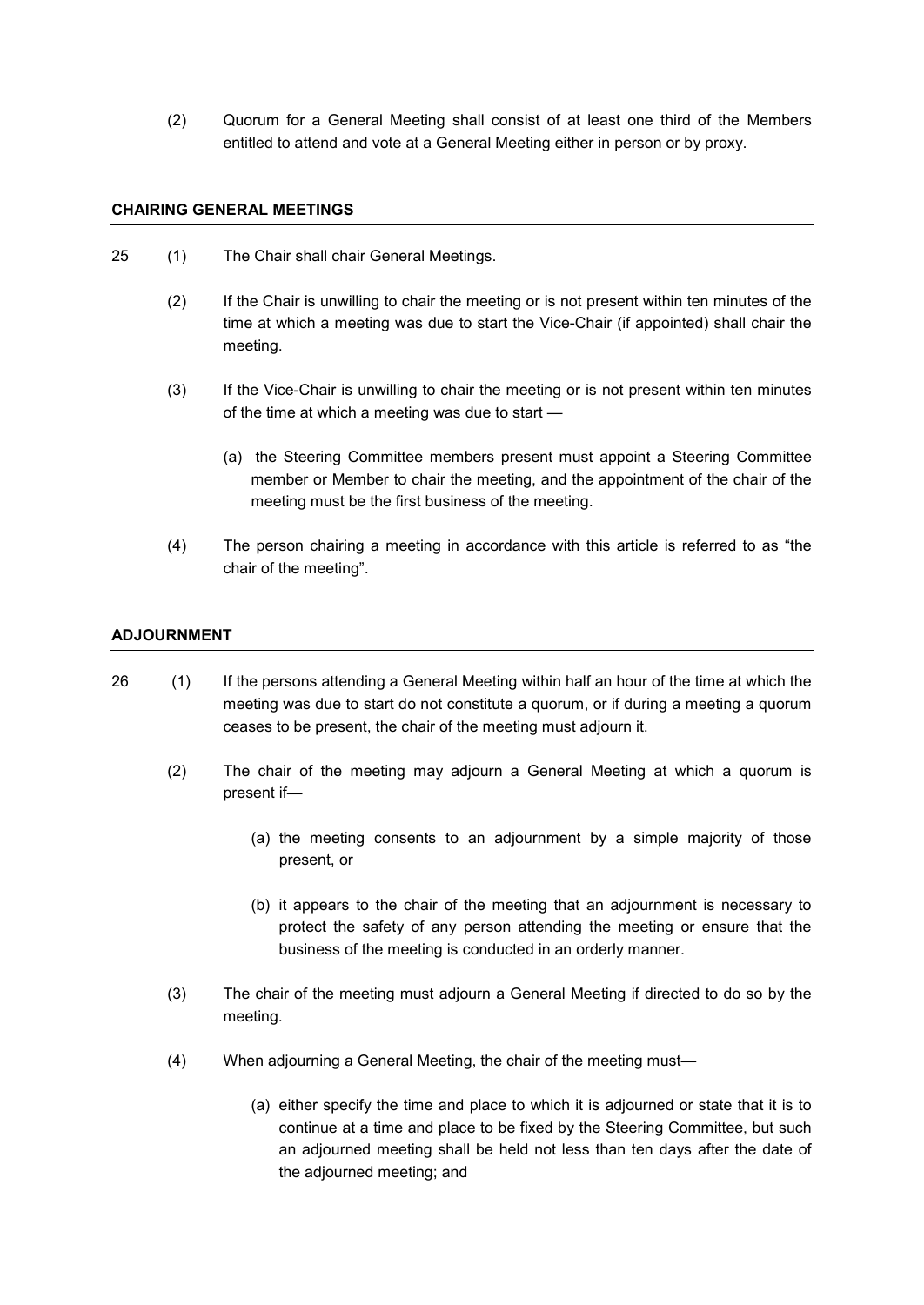- (b) have regard to any directions as to the time and place of any adjournment which have been given by the meeting.
- (5) If the continuation of an adjourned meeting is to take place more than 14 days after it was adjourned, the Association must give at least 7 clear days' notice of it (that is, excluding the day of the adjourned meeting and the day on which the notice is given)—
	- (a) to the same persons to whom notice of the Association's General Meetings is required to be given, and
	- (b) containing the same information which such notice is required to contain.
- (6) No business may be transacted at an adjourned General Meeting which could not properly have been transacted at the meeting if the adjournment had not taken place.

## **VOTING AT GENERAL MEETINGS**

#### **VOTING: GENERAL**

- 27 (1) A resolution put to the vote of a General Meeting must be decided on a show of hands unless a poll is duly demanded in accordance with the Articles.
	- (2) An Author Organisation Member shall be entitled to the voting rights as follows:
		- (a) Umbrella Author Organisation Member or Author Organisation Member with less than 500 Members one vote,
		- (b) Author Organisation Member with more than 500 Members but less than 5,000 Members two votes,
		- (c) Author Organisation Member with 5,000 Members or more three votes
	- (3) A Member shall only be entitled to vote at a General Meeting provided that their subscriptions are fully paid up.

## **ERRORS AND DISPUTES**

28 (1) No objection may be raised to the qualification of any person voting at a General Meeting except at the meeting or adjourned meeting at which the vote objected to is tendered, and every vote not disallowed at the meeting is valid.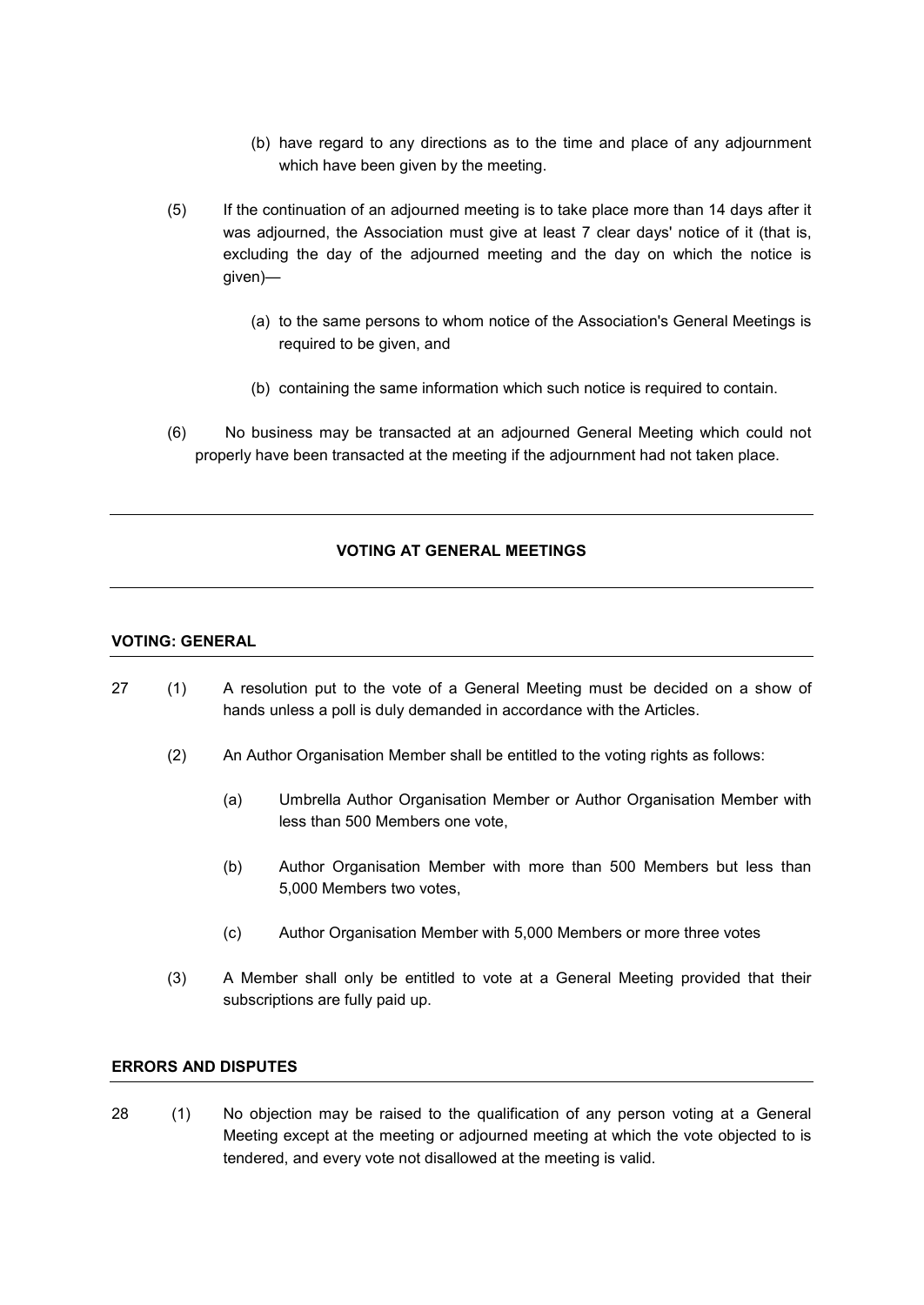(2) Any such objection must be referred to the chair of the meeting whose decision is final.

#### **POLL VOTES**

- 29 (1) A poll on a resolution may be demanded—
	- (a) in advance of the General Meeting where it is to be put to the vote, or
	- (b) at a General Meeting, either before a show of hands on that resolution or immediately after the result of a show of hands on that resolution is declared.
	- (2) A poll may be demanded by—
		- (2) the chair of the meeting;
		- (3) the Steering Committee;
		- (4) two or more persons having the right to vote on the resolution; or
		- (5) a person or persons representing not less than one tenth of the total voting rights of all the Members having the right to vote on the resolution.
	- (3) A demand for a poll may be withdrawn if—
		- (a) the poll has not yet been taken, and
		- (b) the chair of the meeting consents to the withdrawal.
	- (4) Polls must be taken immediately and in such manner as the chair of the meeting directs.

### **CONTENT OF PROXY NOTICES**

- 30 (1) Proxies may only validly be appointed by a notice in writing (a "Proxy Notice") which—
	- (a) states the name and address of the Member appointing the proxy;
	- (b) identifies the person appointed to be that Member's proxy and the General Meeting in relation to which that person is appointed;
	- (c) is signed by or on behalf of the Member appointing the proxy, or is authenticated in such manner as the Steering Committee may determine; and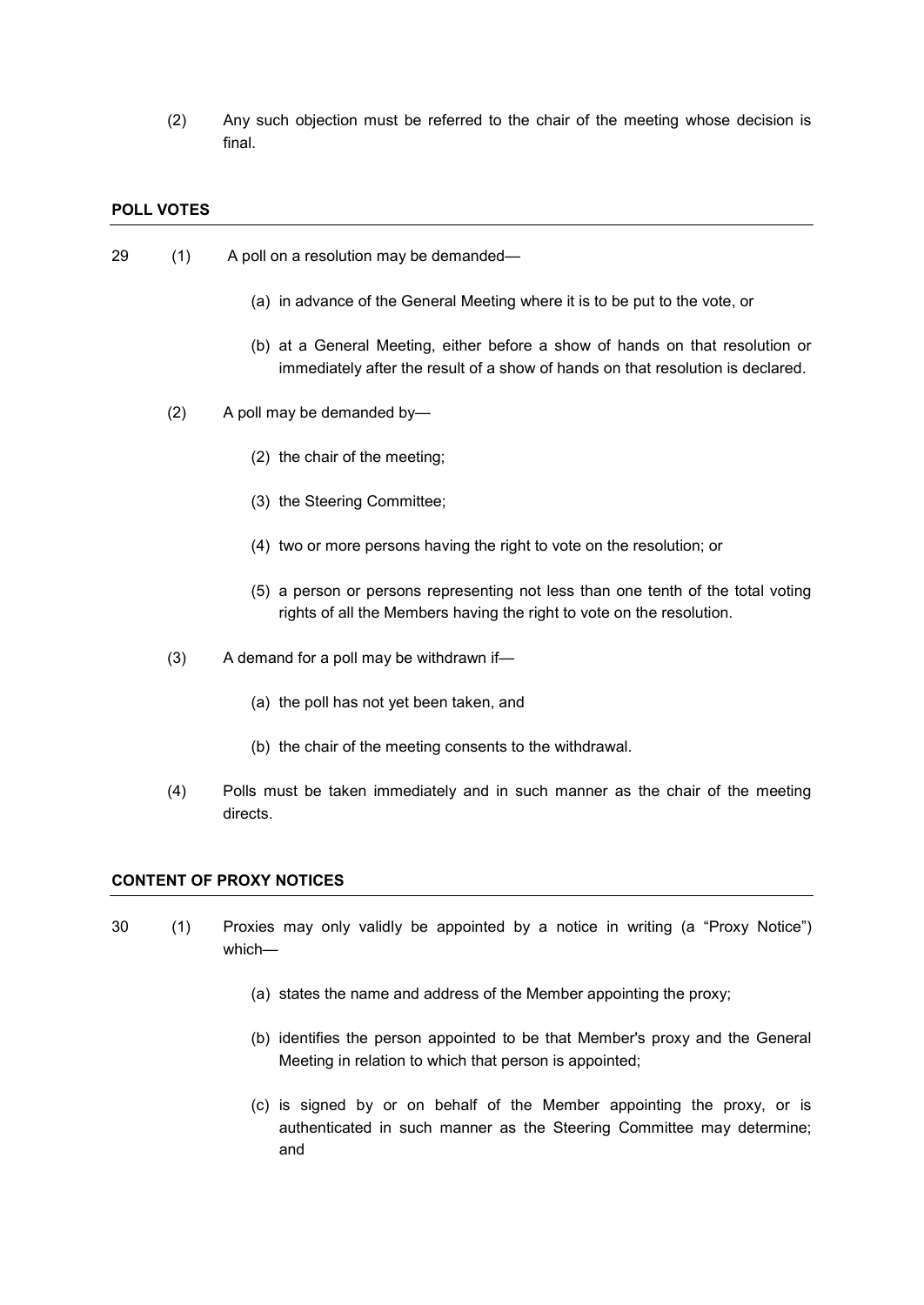- (d) is delivered to the Association in accordance with the Articles and any instructions contained in the notice of the General Meeting to which they relate.
- (2) The Association may require Proxy Notices to be delivered in a particular form, and may specify different forms for different purposes.
- (3) Proxy Notices may specify how the proxy appointed under them is to vote (or that the proxy is to abstain from voting) on one or more resolutions.
- (4) Unless a Proxy Notice indicates otherwise, it must be treated as—
	- (a) allowing the person appointed under it as a proxy discretion as to how to vote on any ancillary or procedural resolutions put to the meeting, and
	- (b) appointing that person as a proxy in relation to any adjournment of the General Meeting to which it relates as well as the meeting itself.
- (5) A person may not appoint more than one proxy.

## **DELIVERY OF PROXY NOTICES**

- 31 (1) A person who is entitled to attend, speak or vote (either on a show of hands or on a poll) at a General Meeting remains so entitled in respect of that meeting or any adjournment of it, even though a valid Proxy Notice has been delivered to the Association by or on behalf of that person.
	- (2) An appointment under a Proxy Notice may be revoked by delivering to the Association a notice in writing given by or on behalf of the person by whom or on whose behalf the Proxy Notice was given.
	- (3) A notice revoking a proxy appointment only takes effect if it is delivered before the start of the meeting or adjourned meeting to which it relates.
	- (4) If a Proxy Notice is not executed by the person appointing the proxy, it must be accompanied by written evidence of the Authority of the person who executed it to execute it on the appointor's behalf.

## **AMENDMENTS TO RESOLUTIONS**

32 (1) An ordinary resolution to be proposed at a General Meeting may be amended by ordinary resolution if—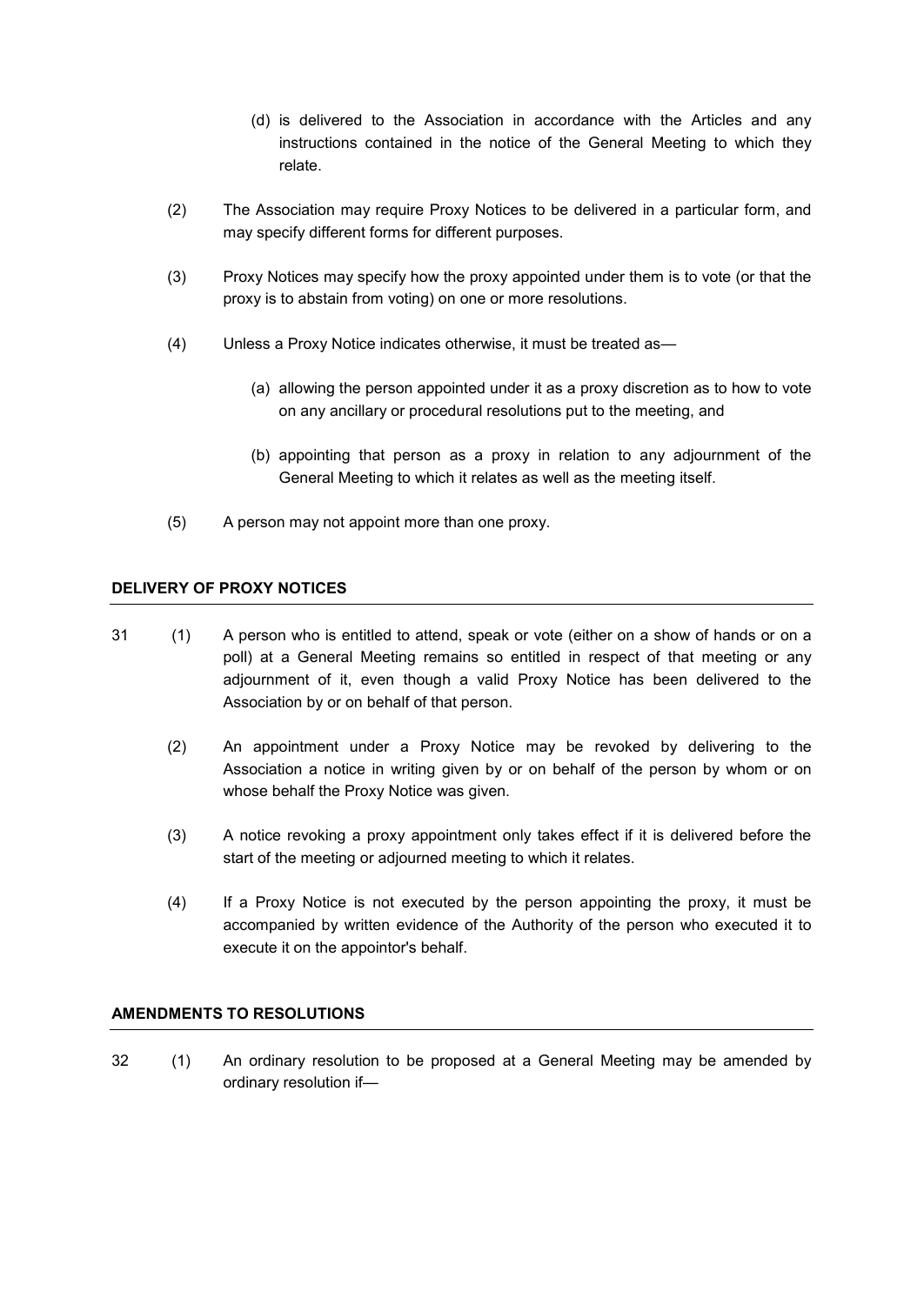- (a) notice of the proposed amendment is given to the Association in writing by a person entitled to vote at the General Meeting at which it is to be proposed not less than 48 hours before the meeting is to take place (or such later time as the chair of the meeting may determine), and
- (b) the amendment does not go beyond what is necessary to correct a grammatical or other non-substantive error in the resolution.
- (2) A special resolution to be proposed at a General Meeting may be amended by ordinary resolution, if—
	- (a) the chair of the meeting proposes the amendment at the General Meeting at which the resolution is to be proposed, and
	- (b) the amendment does not go beyond what is necessary to correct a grammatical or other non-substantive error in the resolution.
- (3) If the chair of the meeting, acting in good faith, wrongly decides that an amendment to a resolution is out of order, the chair's error does not invalidate the vote on that resolution.

## **PART 4 ADMINISTRATIVE ARRANGEMENTS**

#### **MEANS OF COMMUNICATION TO BE USED**

- 33 (1) Subject to the Articles, anything sent or supplied by or to the Association under the Articles may be sent or supplied in any way in which the Companies Act 2006 provides for documents or information which are authorised or required by any provision of that Act to be sent or supplied by or to the Association.
	- (2) Subject to the Articles, any notice or document to be sent or supplied to a Steering Committee member in connection with the taking of decisions by the Steering Committee may also be sent or supplied by the means by which that Steering Committee member has asked to be sent or supplied with such notices or documents for the time being.
	- (3) A Steering Committee member may agree with the Association that notices or documents sent to that Steering Committee member in a particular way are to be deemed to have been received within a specified time of their being sent, and for the specified time to be less than 48 hours.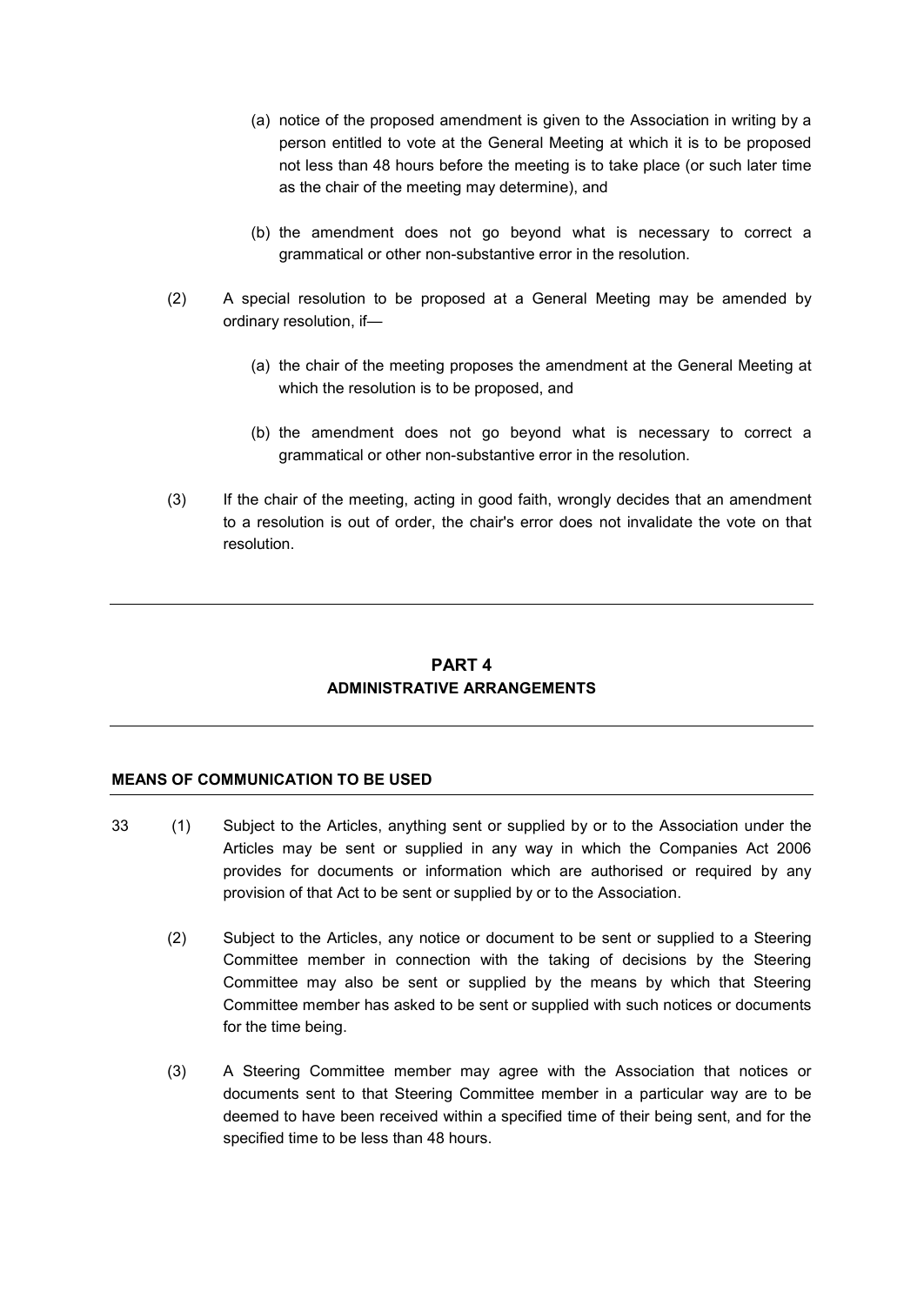### **ASSOCIATION SEALS**

- 34 (1) Any common seal may only be used by the authority of the Steering Committee.
	- (2) The Steering Committee may decide by what means and in what form any common seal is to be used.
	- (3) Unless otherwise decided by the Steering Committee, if the Association has a common seal and it is affixed to a document, the document must also be signed by at least one authorised person in the presence of a witness who attests the signature.
	- (4) For the purposes of this article, an authorised person is—
		- (a) any Steering Committee member of the Association;
		- (b) the Association secretary (if any); or
		- (c) any person authorised by the Steering Committee for the purpose of signing documents to which the common seal is applied.

### **NO RIGHT TO INSPECT ACCOUNTS AND OTHER RECORDS**

35 Except as provided by law or authorised by the Steering Committee or an ordinary resolution of the Association, no person is entitled to inspect any of the Association's accounting or other records or documents merely by virtue of being a Member.

## **PROVISION FOR EMPLOYEES ON CESSATION OF BUSINESS**

36 The Steering Committee may decide to make provision for the benefit of persons employed or formerly employed by the Association or any of its subsidiaries (other than a Steering Committee member or former Steering Committee member) in connection with the cessation or transfer to any person of the whole or part of the undertaking of the Association or that subsidiary.

## **CHANGES TO THE MEMORANDUM AND ARTICLES OF ASSOCIATION**

37 Any changes to the Memorandum and Articles of Association of the Association shall be made by special resolution passed by the Members present (either in person or by proxy) at a General Meeting by a majority of at least three quarters of the Members present or by three quarters of the Members eligible to vote on a poll vote.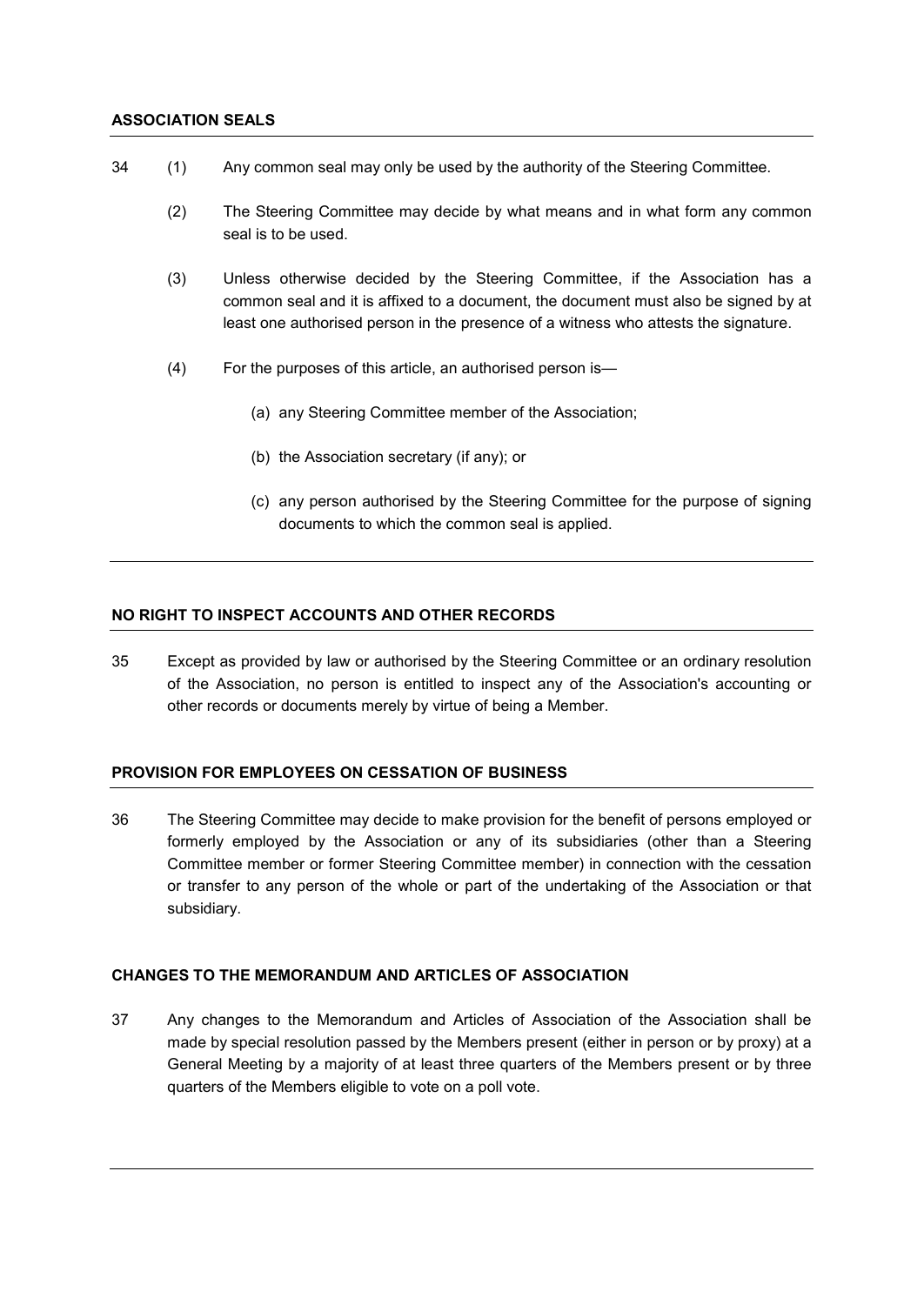## **STEERING COMMITTEE MEMBER'S INDEMNITY AND INSURANCE**

### **INDEMNITY**

- 38 (1) Subject to paragraph (2), a relevant Steering Committee member of the Association or an associated Association may be indemnified out of the Association's assets against—
	- (2) any liability incurred by that Steering Committee member in connection with any negligence, default, breach of duty or breach of trust in relation to the Association or an associated Association,
	- (3) any other liability incurred by that Steering Committee member as an officer of the Association or an associated Association.
	- (2) This article does not authorise any indemnity which would be prohibited or rendered void by any provision of the Companies Acts or by any other provision of law.
	- (3) In this Article—
		- (2) companies are associated if one is a subsidiary of the other or both are subsidiaries of the same body corporate, and
		- (3) a "relevant Steering Committee member " means any Steering Committee member or former Steering Committee member of the Association or an associated Association.

## **INSURANCE**

- 39 (1) The Steering Committee may decide to purchase and maintain insurance, at the expense of the Association, for the benefit of any relevant Steering Committee member in respect of any relevant loss.
	- (2) In this article—
		- (a) a "relevant Steering Committee member " means any Steering Committee member or former Steering Committee member of the Association or an associated Association,
		- (b) a "relevant loss" means any loss or liability which has been or may be incurred by a relevant Steering Committee member in connection with that Steering Committee member's duties or powers in relation to the Association, any associated Association, and